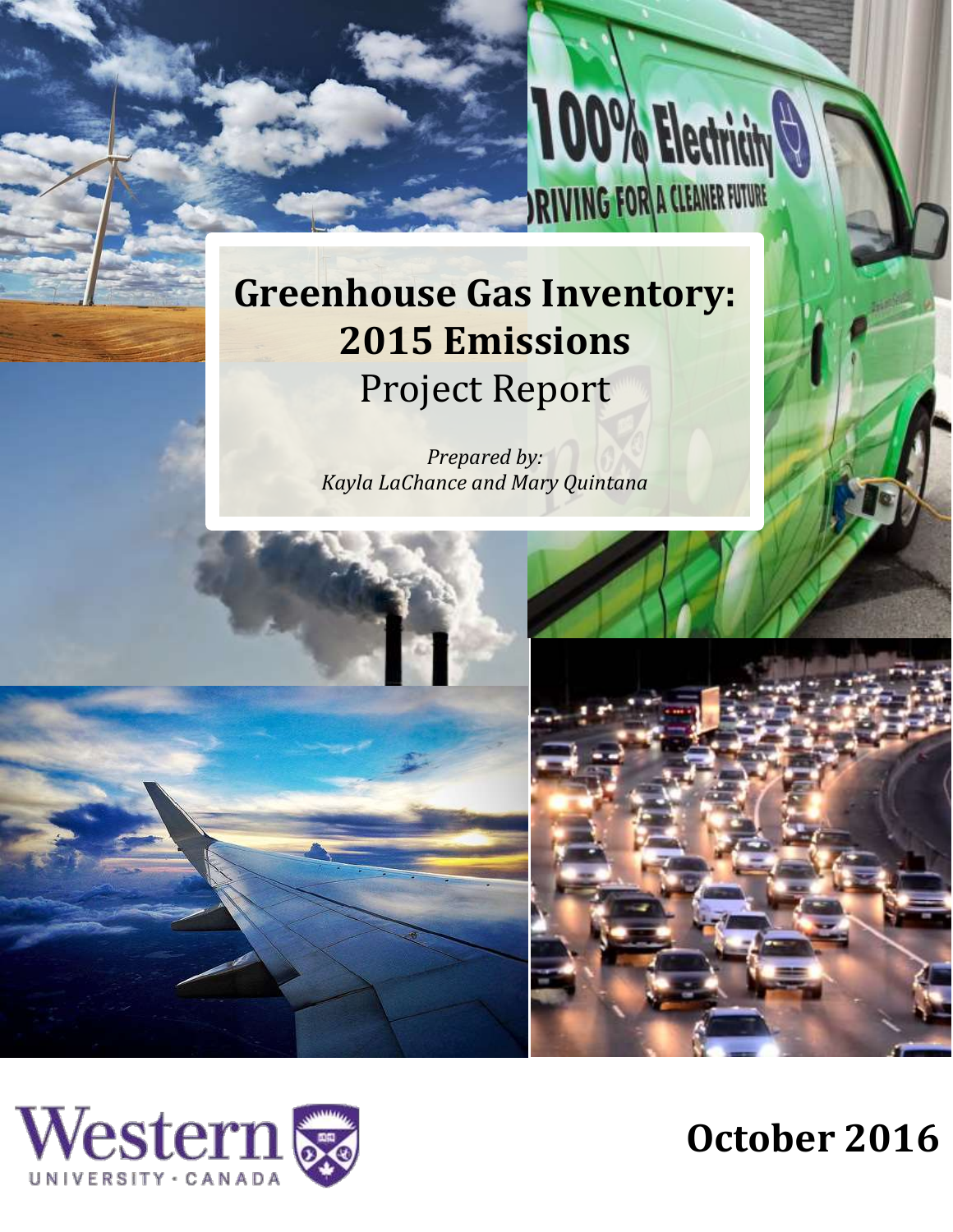## **Disclaimer**

This report is a voluntary exercise conducted by Western University. The report content is not required by law and is not for reporting to the Environment and Climate Change Canada or the Ministry of Environment and Climate Change. It is practiced by Western University to help understand, identify and make recommendations on sustainability issues associated with the university. This report will be made public for all members of the Western community to read at their out discretion.

## **Acknowledgements**

Western University acknowledges that important projects such as these would not be successful without the contributions of the following people. Without their help, this project would not have been completed:

Brandon Watson, Mitch Young, Dave Cano, Mary Quintana, Elizabeth Krische, Paul Martin, Carmen Bertone, Kristen McGill, Anthony Van Rossum, Jay Stanford, Trevor Semple, Marc Vanden Heuvel, Matthew Robinson, Lise Laporte, Melissa Ostrowski

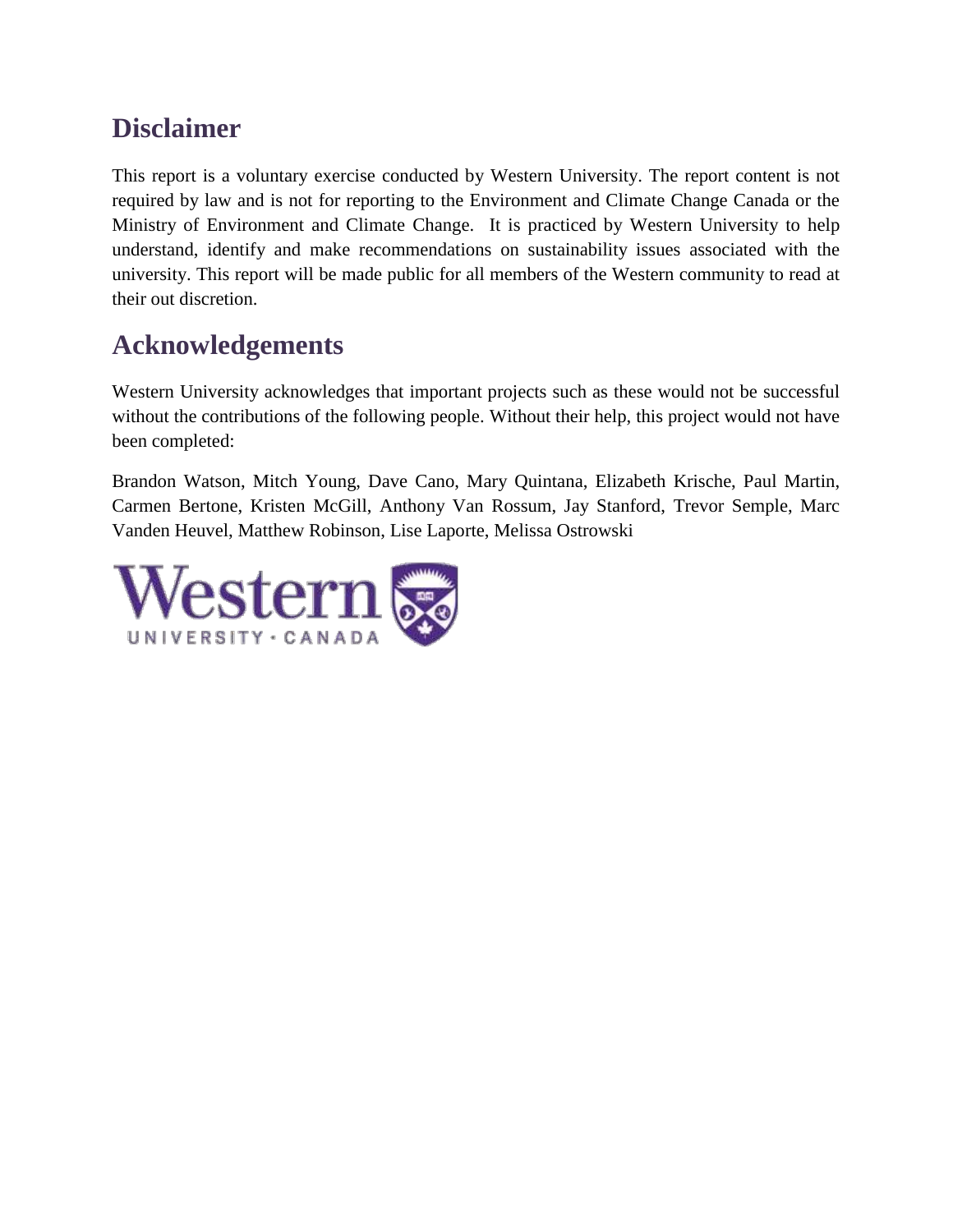## **Table of Contents**

| $a$ . |  |
|-------|--|
| b.    |  |
| 2.    |  |
| 3.    |  |
| 4.    |  |
| 5.    |  |
| 6.    |  |
| 7.    |  |
| 8.    |  |
| 9.    |  |
| 10.   |  |
| 11.   |  |
|       |  |

## **Table of Figures**

## **List of Tables**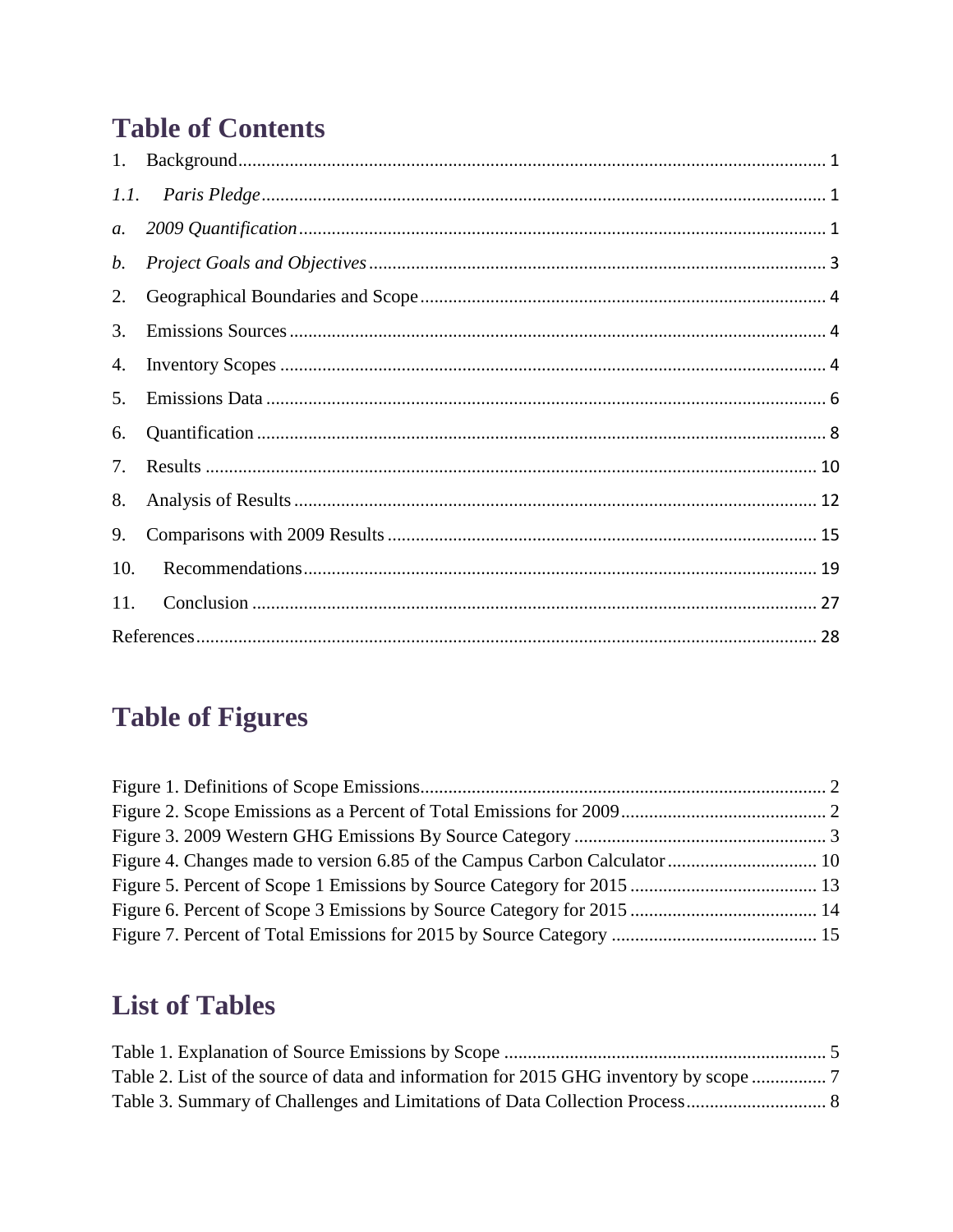| Table 8. Comparison of 2009 and 2015 Total Emission by Source Category 16                 |  |
|-------------------------------------------------------------------------------------------|--|
| Table 9. Comparison of 2009 and 2015 Paper Purchased by Percent Recycled Content 19       |  |
| Table 10. Total Emissions from Travel, Transportation and Commuting by Souce Category  23 |  |
| Table 11. Summary of Staff and Faculty Commuting by Method of Transportation 24           |  |
| Table 12. Summary of Student Commuting Data by Method of Transportation  25               |  |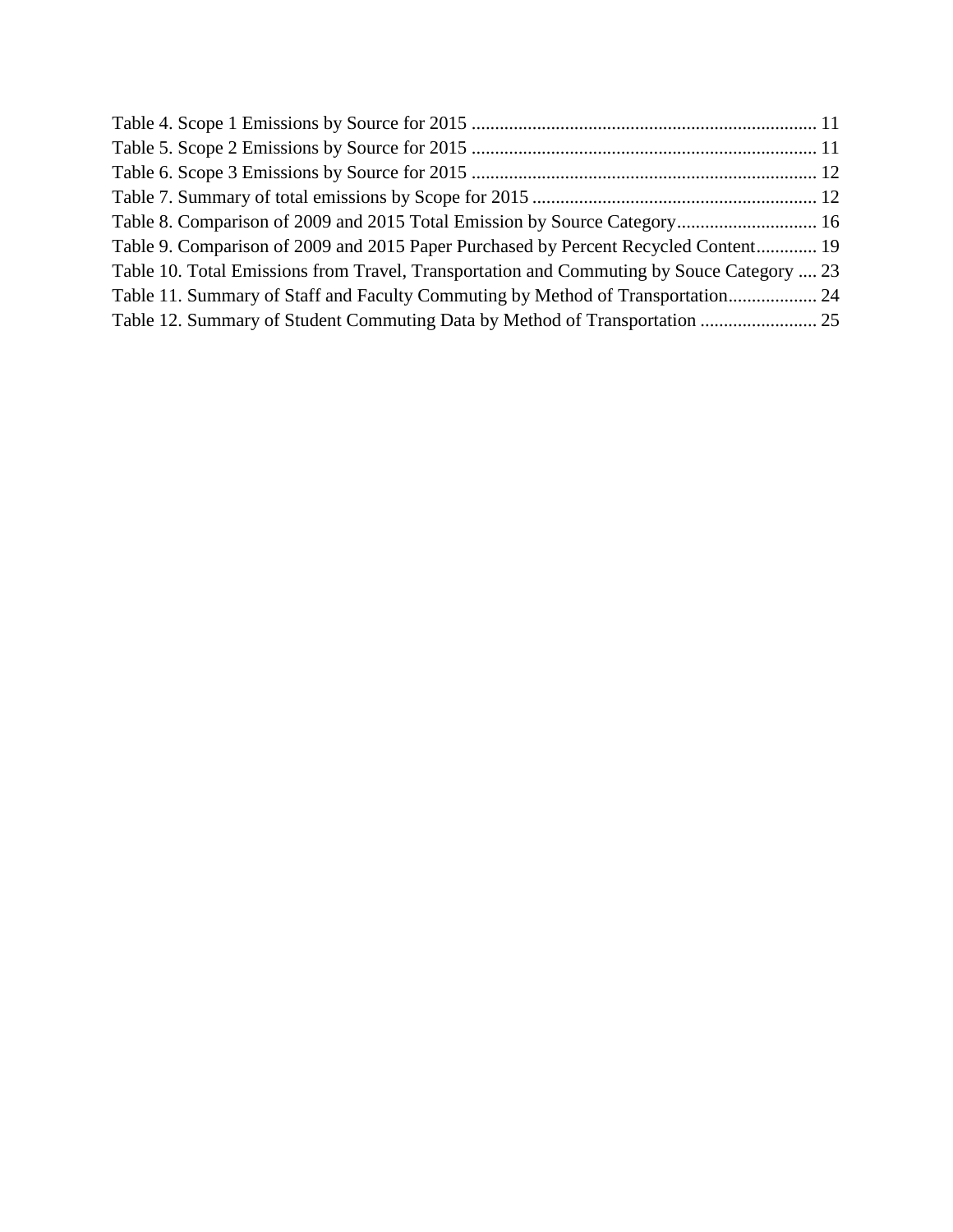## **Executive Summary**

The reporting of greenhouse gas emissions by large businesses, organizations and institutions is becoming more common as environmental law and regulations change to create a more environmentally stable economy. As of 2004, Environment and Climate Change Canada began requiring these business and educational entities to accurately report on their annual carbon emissions (Environment Canada, 2010). In 2015, Western signed onto the Paris Pledge to help with global climate change, committing to reducing Westerns carbon footprint and greenhouse gas emissions over the next decade. This 2015 Greenhouse Gas Inventory was conducted to understand Western's carbon footprint since 2009 and benchmark their progress in greenhouse gas reduction.

Western University created their first Greenhouse Gas Inventory report in 2009 that covered emissions under three scopes. Scope 1 represents direct emissions such as natural gas combustion; Scope 2 represents emissions from purchased electricity and Scope 3 represents indirect emissions such as travel and commuting habits. Direct emissions are defined as emissions Western would have operational control over while indirect emissions are defined as emissions Western may not have operational control over. Using the Campus Carbon Calculator developed by Clean Air-Cool Planet Western quantified their Scope 1, 2 and 3 emissions from a variety of sources. In total, Western's 2009 emissions were equivalent to 96, 550 tonnes of  $CO<sub>2</sub>e$ . Scope 1 emissions accounted for the largest portion of total emissions, followed by Scope 2 and 3, respectively. 2009 emissions calculation was designated to become the baseline for future inventories. It should be noted that Western is only mandated by environmental law to report their scope 1 emissions. Reporting on the other two scopes is done to ensure a holistic understanding of source emissions attributed to the main campus.

Since 2009, Western has successfully reduced their carbon emissions by 12% as a result of energy conservation initiatives and demand management strategies. Example of projects include: LEED certification of 9 buildings, LED lighting building retrofitting and the creation of the energy dashboard that helps Western manage energy demand across campus.

The 2015 Greenhouse Gas Inventory shows an overall decrease in total emissions since 2009. In the same fashion as the 2009 inventory project, the Campus Carbon Calculator was used to quantify emissions. However, the calculator had been updated since 2009 and created some challenges for comparison purposes. Nevertheless, annual emissions for the calendar year 2015 were calculated to equal 90209.493 tonnes of  $CO<sub>2</sub>e$ . Of this, the largest contributor of emissions was Scope 1 followed by Scope 3 and Scope 2, respectively.

To understand emissions reductions, an analysis between 2009 and 2015 emissions was conducted but challenges were noted. During the analysis, it was found that the updated calculator used for 2015 data was more accurate than the 2009 version. This was due to the fact that some data was not accurately input into the 2009 calculator and discrepancies in emissions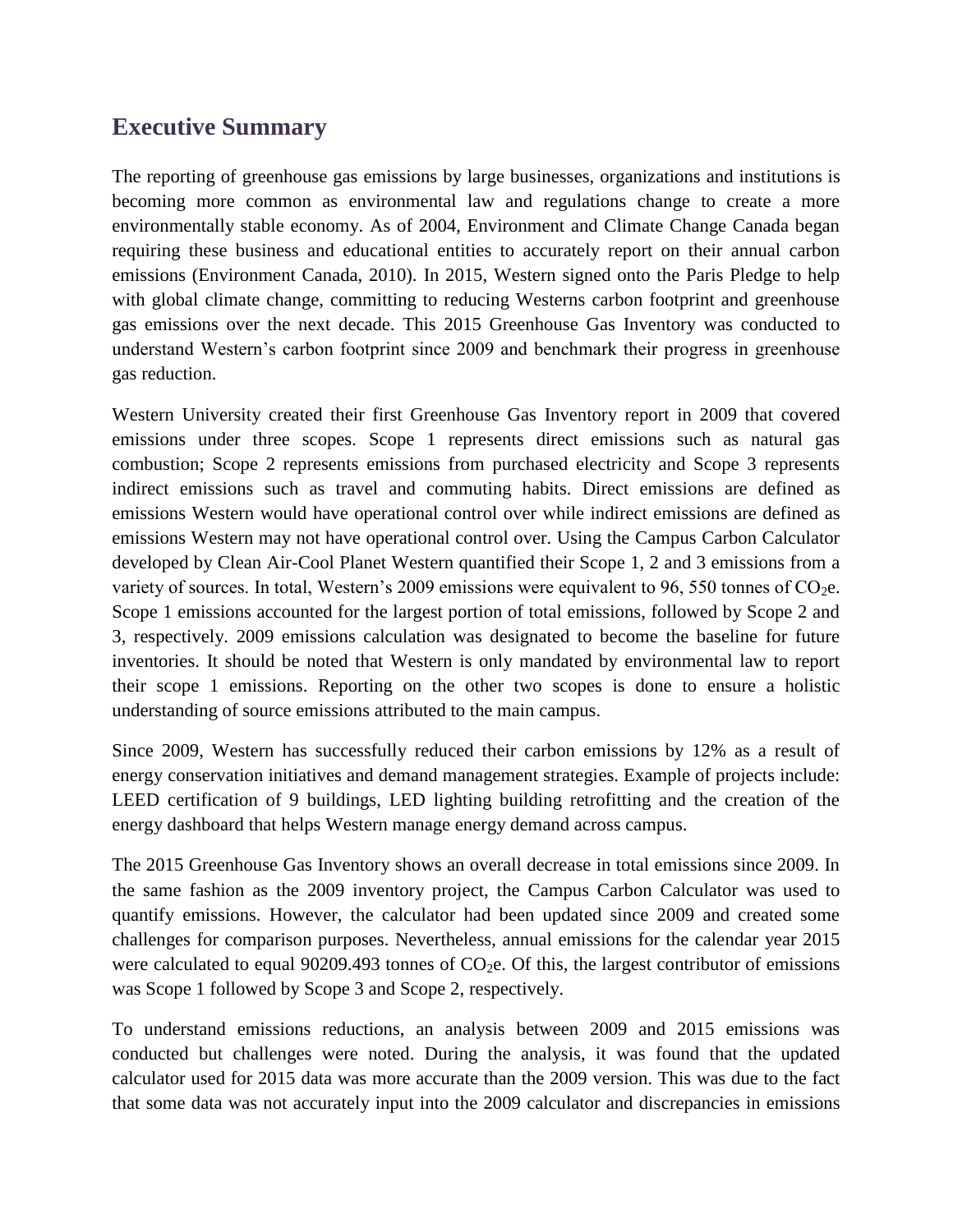factors for source categories were present. As a result, a recalculation was made to the 2009 baseline in order to accurately compare 2009 and 2015 data.

Using the recalculated baseline, comparisons between 2009 and 2015 were made. The recalculation of 2009 emissions was now equal to  $97,521.7$  tonnes of CO<sub>2</sub>e. Notable increases were associated to emissions from landfilled waste, faculty and staff commuting and paper purchasing. A full display of the recalculated data for 2009 can be seen in Appendix 1.

In comparison, 2009 emissions were higher than 2015 despite the increase in population and operations. The main reason for 2015 decreases was from purchased electricity emissions. In 2014, Ontario successfully phased out coal as an electricity generation source. As a result, 2015 emissions for purchased electricity were 79% lower than 2009. Other noteworthy differences in the data between 2009 and 2015 were the increase in emissions from student commuting habits, the decrease in paper purchasing emissions and the inclusion of study abroad student travel emissions for 2015. Student commuting accounted for 16% of total 2015 emissions and studyabroad travel accounted for 6%. Overall increases in travel, transportation and commuting habits were prominent, accounted for 31% of total emissions for 2015.

Recommendations were made from the analysis under five categories: inventory process, energy, travel, transportation and commuting, waste and purchasing and supply chain. The following are examples of recommendations Western could pursue for future inventories:

**Create a Greenhouse Gas Data Collection System**- Standard data storing system for source categories across campus to eliminate inaccurate data collection

**Create Western Specific Carbon Calculator for Scope 1, 2, and 3 emissions** – Eliminate uncertain information sources for emission factors and limitations form third-party sourced carbon calculators.

**Continued Investment into Long-Term Energy Conservation Projects** – Investments into building retrofitting, LEED certifications, occupancy sensors and replaced inefficient equipment

**Renewable Energy Technology Investments** – Research and feasibility study into implementing renewable energy technology to reduce reliability on purchased energy

**Offer Discounted Bus Pass Rates to Staff and Faculty** – Reduce the personal vehicle commuting

**Encourage and Invest in Telecommunications Technology** – Increase online-education and phone/video conferencing

**Expand Organics Programs** – Collect organics campus wide and pilot on-campus composting

**Move from Dual Stream to Single Stream Recycling** – Make recycling more convenient to the average campus community member and increase diversion rates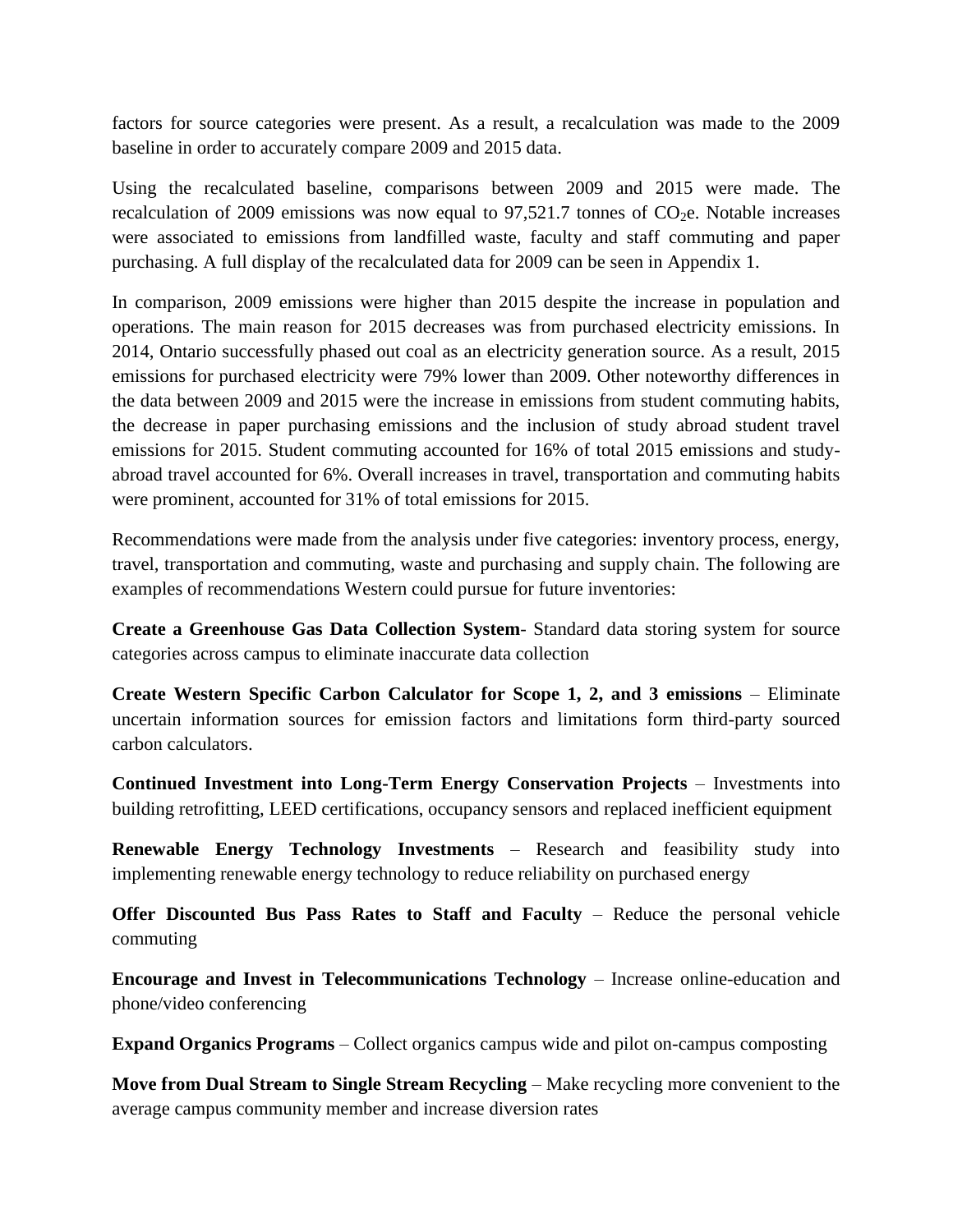## <span id="page-6-0"></span>**1. Background**

In 2004, Environment and Climate Change Canada began requiring greenhouse gas emissions reporting for companies, organizations and institutions. Using the Intergovernmental Panel on Climate change (IPCC) approach, organizations are required to determine their emissions yearly by using the most accurate information and methods available (Environment Canada, 2010). Reporting emissions defined in the Scope 1 category, is required by law and must be third party verified while Scope 2 and 3 reporting is voluntary (Ontario Ministry of the Environment and Climate Change, 2009). Western University reports emissions in all three categories in order to understand the impact it has on the environment and to take responsibility for its carbon footprint.

### <span id="page-6-1"></span>*1.1. Paris Pledge*

The 2015 UN Climate Change Conference announced an ambitious target of limiting the global temperature rise to less than 2 degrees Celsius with the global help of business, institutions and cities. Western University was one of these institutions to sign the Paris Pledge for Action alongside many other global communities. This pledge is a commitment to reducing Western's carbon footprint and greenhouse gas emissions. The goal is to meet or surpass the targets that were set out in the COP21 conference. While Western is already a leader in this commitment to lowering greenhouse gas emissions, the motion to sign the pledge is just one more step in meeting these climate goals. Since 2009, Western has achieved a 12% reduction in emissions despite the growth of the campus community and infrastructure. This is the result of impressive energy conservation projects such as the achievement of LEED certified buildings and an energy dashboard to help manage energy demand on campus (Hughes, 2016).

#### *a. 2009 Quantification*

<span id="page-6-2"></span>In 2009, Western University created their first greenhouse gas inventory emissions report. In a response to the mandate of government regulations, Western enacted a project to determine their Scope 1, 2 and 3 greenhouse gas emissions (Figure 1). This emissions inventory was based on the Greenhouse Gas Protocol Initiative Corporate Standard (GHG Protocol) which is a policyneutral set of guidelines for designing a GHG inventory. Using Western's main campus as its geographical boundaries, the inventory consisted of an aggregation of different source categories and emissions that required data collection from different areas of campus. While not all data came from direct documentation, nearly 95% of the information was collected.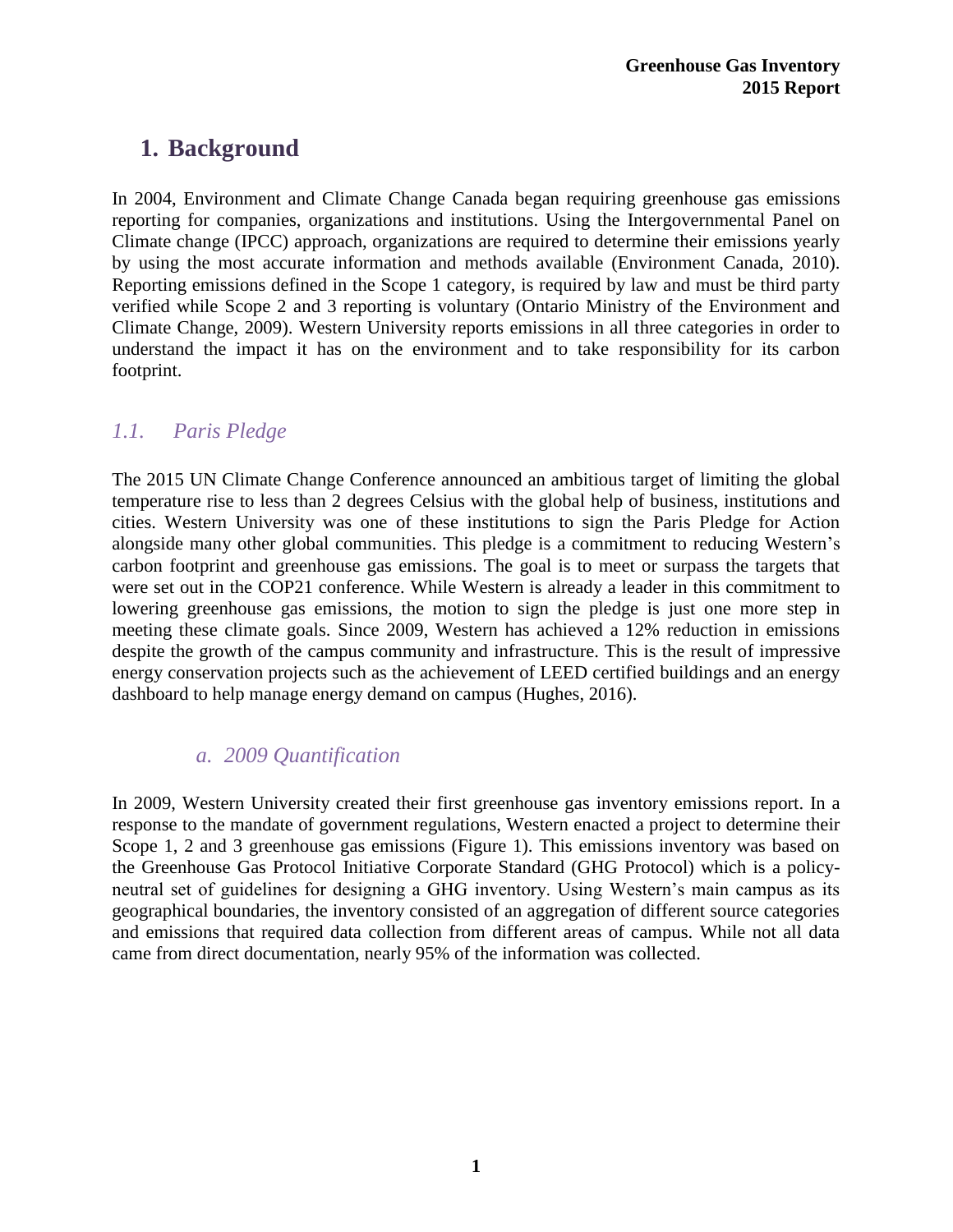

*Figure 1. Definitions of Scope Emissions*

<span id="page-7-0"></span>Using the Campus Carbon Calculator (Canadian Version) that was created by Clean Air-Cool Plant the quantification of emissions was completed. This calculator considers indirect sources and purchased energy as part of the quantifications and was therefore used to offer Western a better understanding of their carbon footprint in all three Scopes. For the purpose of qualifying for AASHE, some modifications were made to calculator and two quantification tools were developed to meet the requirements under the GHG Protocol. Under the Campus Carbon Calculator version 6.0, the resulting emissions were 96, 550 tonnes of  $CO<sub>2</sub>e$  emissions, the majority contributed by Scope 1 emissions (Figure 2).



<span id="page-7-1"></span>*Figure 2. Scope Emissions as a Percent of Total Emissions for 2009*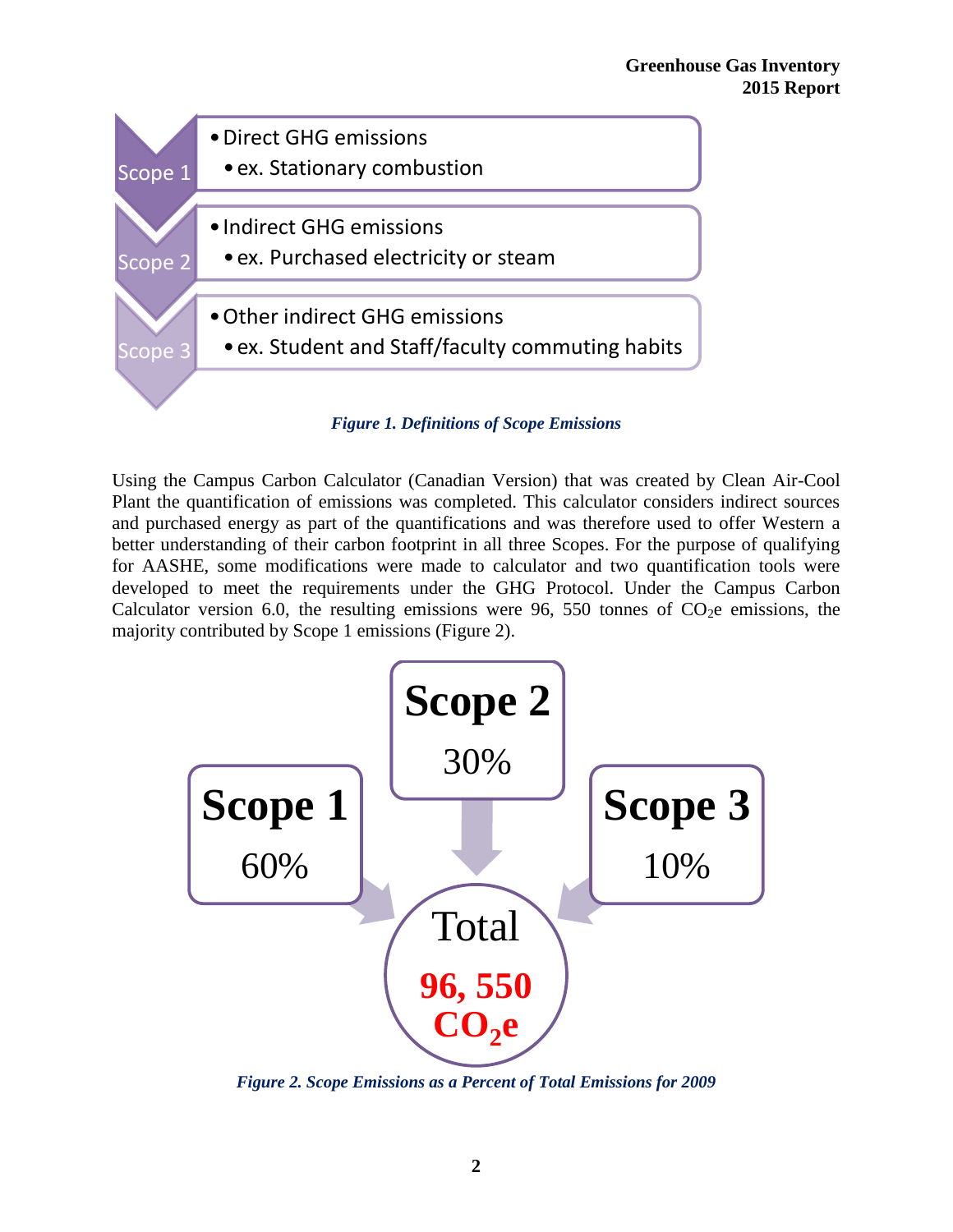It was found that natural gas use had increased by 48.89% on Main Campus since 1990 and total emissions had increased by 53.57%. It was concluded that Western should be at 32,630 tonnes of CO2e by 2014 in order to meet the targets set by Ontario's Climate Change Action Plan that was in action in 2010. Below Figure 3 shows the results of the 2009 emissions broken down by each Scope.



<span id="page-8-1"></span>*Figure 3. 2009 Western GHG Emissions by Source Category Before Recalculation*

### *b. Project Goals and Objectives*

<span id="page-8-0"></span>Since 2009, Western has made a commitment to reporting on Greenhouse Gas Emissions in order to better understand their environmental impact and to comply with government regulations. The purpose and goals of the 2015 Greenhouse Gas Inventory project is to benchmark the success of Western's energy and emission conservation efforts, identify issues and challenges associated with carbon emission sources and make recommendations for greenhouse gas reduction strategies. This will help Western reach future institutional, provincial, federal and global targets.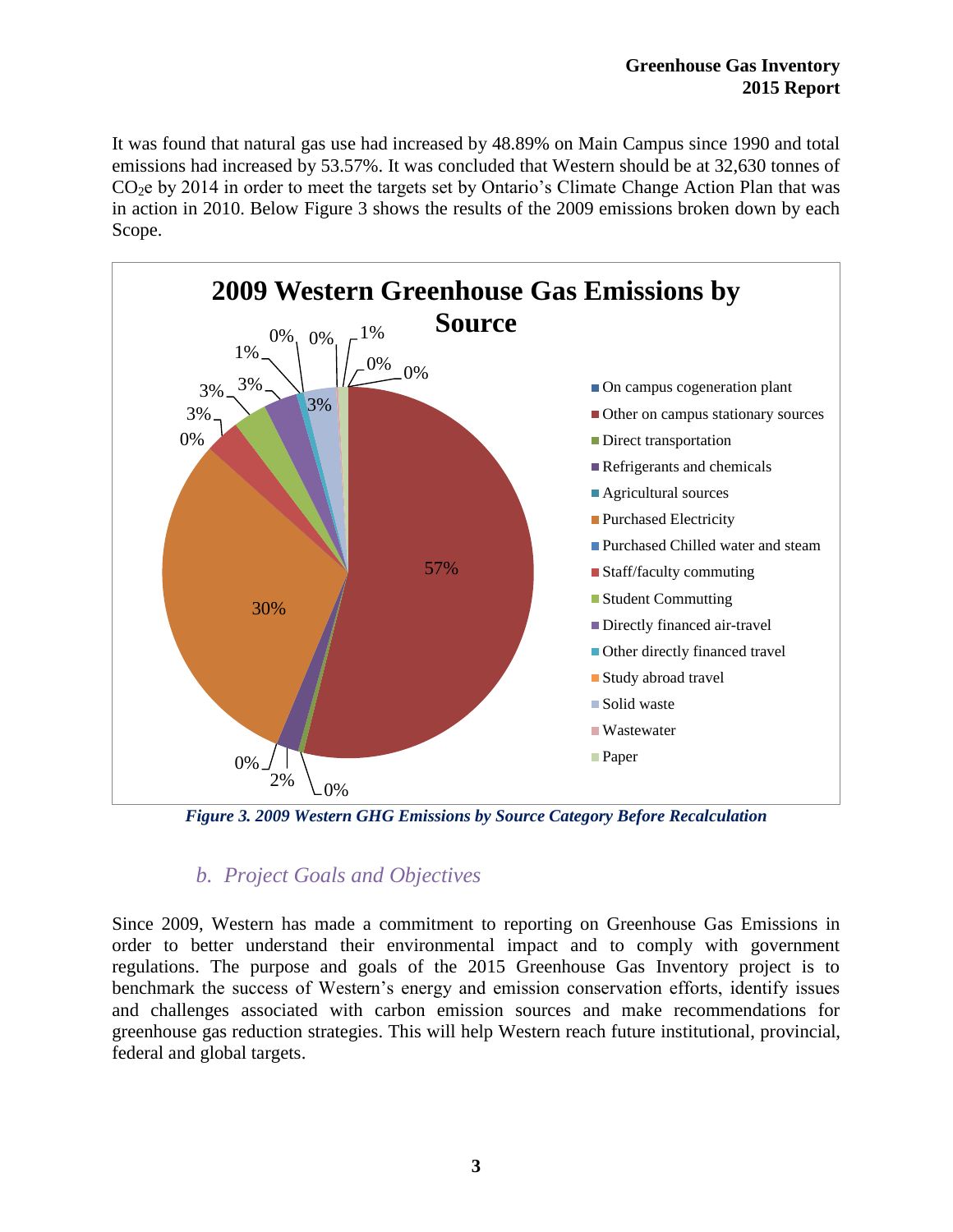With the intention of reaching these goals, specific objectives were achieved to complete this project. The objectives for the project were to:

- 1. Create Greenhouse Gas Inventory of Western's Scope 1, 2 and 3 emission sources
- 2. To identify challenges, limitations and opportunities to greenhouse gas reporting strategies
- 3. To create recommendations on how Western can reduce their greenhouse gas production in operations, purchasing etc.
- 4. To collaborate across internal and external stakeholders and make them aware of the impact the Western community has on a global scale by providing them with the results of the inventory.
- 5. Gather a complete inventory of Scope 1, 2 and 3 GHG emissions to be used as part of Western's 2017 STARS submission

## <span id="page-9-0"></span>**2. Geographical Boundaries and Scope**

The geographical boundaries to create the inventory were determined to be Western's Main Campus property in North London, Ontario. Western's Main Campus was determined in 2009 through meetings with facility engineers and managers. Western's three affiliated institutions (Brescia College, Huron College and King's College) and other facilities (Perth Drive Complex, Eight Level Parkade and the Research Park) were not included because Western has no operational control over any of these facilities.

## <span id="page-9-1"></span>**3. Emissions Sources**

Western is a large and diversified institution that has many different types of operational activities and processes taking place such as building construction, research and maintenance that are sources of greenhouse gas emissions. In 2009, a screening process was done to determine the possible emission sources for Western University facilities. The emission sources were identified as:

- 1. Direct emission
- 2. Purchased Energy emissions
- 3. Indirect emissions

According to the GHG Protocol, direct emissions are defined as "emissions from sources that are owned or controlled by the reporting entity (Greenhouse Gas Protocol, 2012). This would include anything that the University owns and operates such as the Power Plant. Indirect emissions are emissions that come from sources that are not controlled by the reporting entity and are a consequence of the activities conducted by the entity (Greenhouse Gas Protocol, 2012). For Western, this would include activities such as business travel, water use and waste production.

## <span id="page-9-2"></span>**4. Inventory Scopes**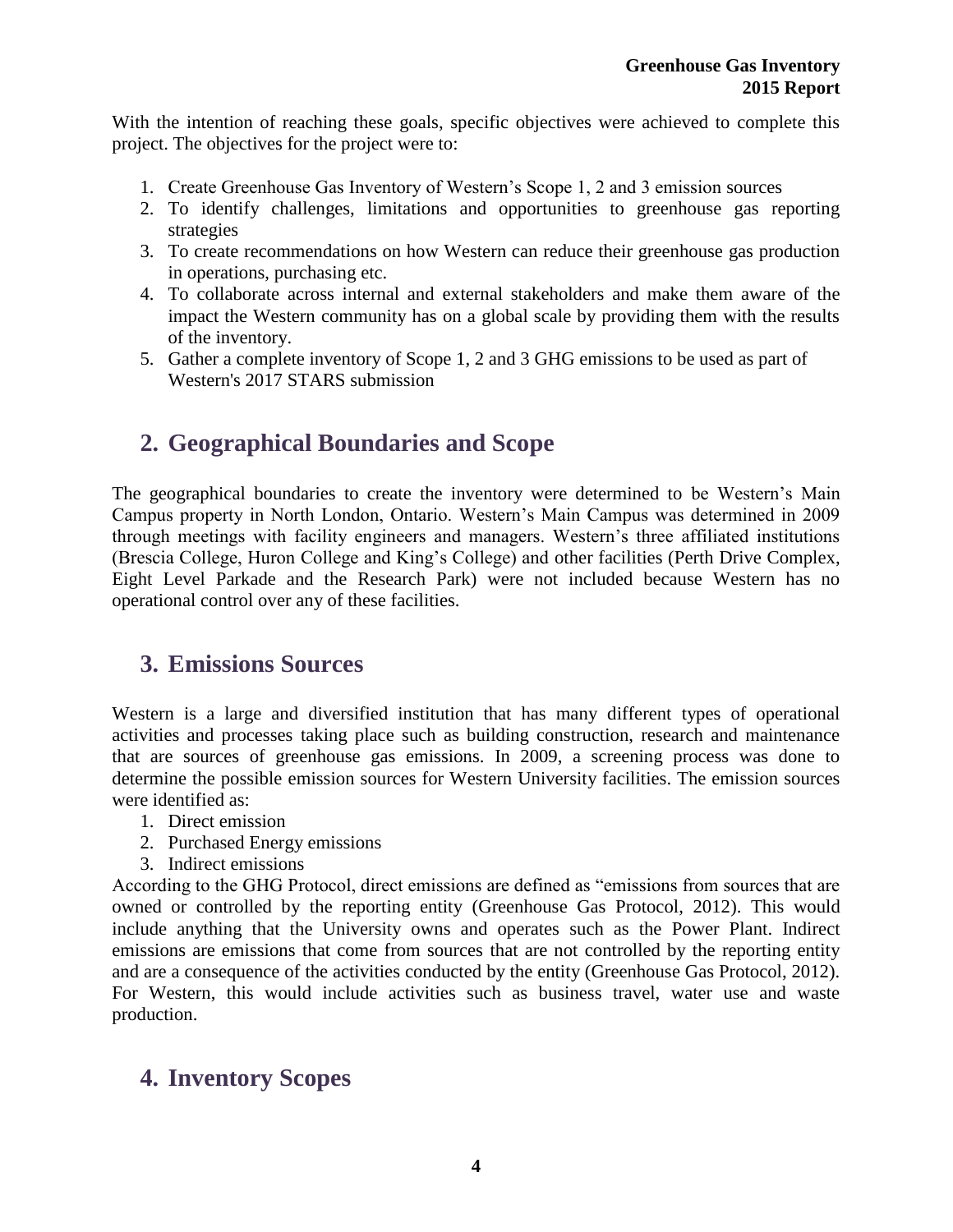Emission sources that were identified were classified under three different scopes: Scope 1, Scope 2 and Scope 3 (Table 1). The emissions that are considered direct emissions, such as stationary sources of energy on campus, were classified under Scope 1. Scope 2 emissions included sources of purchased energy such as electricity and indirect emissions were classified under Scope 3.

<span id="page-10-0"></span>

| <b>Scope 1: Direction emissions</b> |                                  |
|-------------------------------------|----------------------------------|
| <b>Source</b>                       | Includes                         |
| <b>Stationary Combustion</b>        | -Natural Gas combusted on campus |
|                                     | -Diesel combusted on campus      |
|                                     | -Propane combustion              |
| <b>Refrigerant and Chemicals</b>    | HFCs (R-134, R-404A)             |
|                                     | -HCFs (R-22, MP-39, R-141B)      |
|                                     | $-SF6$                           |
|                                     |                                  |
| <b>Direct transportation</b>        | -Gasoline                        |
|                                     | -Diesel                          |
|                                     | -Electric Vehicle                |
| <b>Fertilizers</b>                  | -Organic and synthetic           |

#### *Table 1. Explanation of Source Emissions by Scope*

| <b>Scope 2: Purchased emissions</b> |                                   |
|-------------------------------------|-----------------------------------|
| <b>Source</b>                       | Includes                          |
| <b>Purchased electricity</b>        | -Electricity in kWh use on campus |

| <b>Scope 3: Indirect Emissions</b>                                       |                                             |  |
|--------------------------------------------------------------------------|---------------------------------------------|--|
| Includes<br>Source                                                       |                                             |  |
| <b>Faculty/Staff Commuting</b>                                           | -Automobile, bus commuting to campus        |  |
| <b>Student Commuting</b>                                                 | -Automobile, bus commuting to campus        |  |
| Directly financed outsource travel (Air)                                 | -Air travel sponsored by the university     |  |
| <b>Directly financed outsource travel (Train)</b>                        | -Train travel sponsored by the university   |  |
| -Air travel by students complete academics<br><b>Study Abroad Travel</b> |                                             |  |
|                                                                          | abroad in a foreign country                 |  |
| <b>Solid Waste</b><br>-Incinerated Waste (not used for on campus)        |                                             |  |
|                                                                          | -Landfill waste in tonnes with no CH4       |  |
|                                                                          | recovery                                    |  |
|                                                                          | -Landfill waste in tonnes with CH4 recovery |  |
|                                                                          | and Flaring                                 |  |
|                                                                          | -Landfill waste in tonnes CH4 recovery and  |  |
|                                                                          | electric generation                         |  |
| Wastewater<br>-% of wastewater treated aerobically                       |                                             |  |
|                                                                          | -% of wastewater treated anaerobically      |  |
| Paper                                                                    | -% Recycle content of paper                 |  |
| <b>Offsets</b>                                                           | -Green Power Certificates                   |  |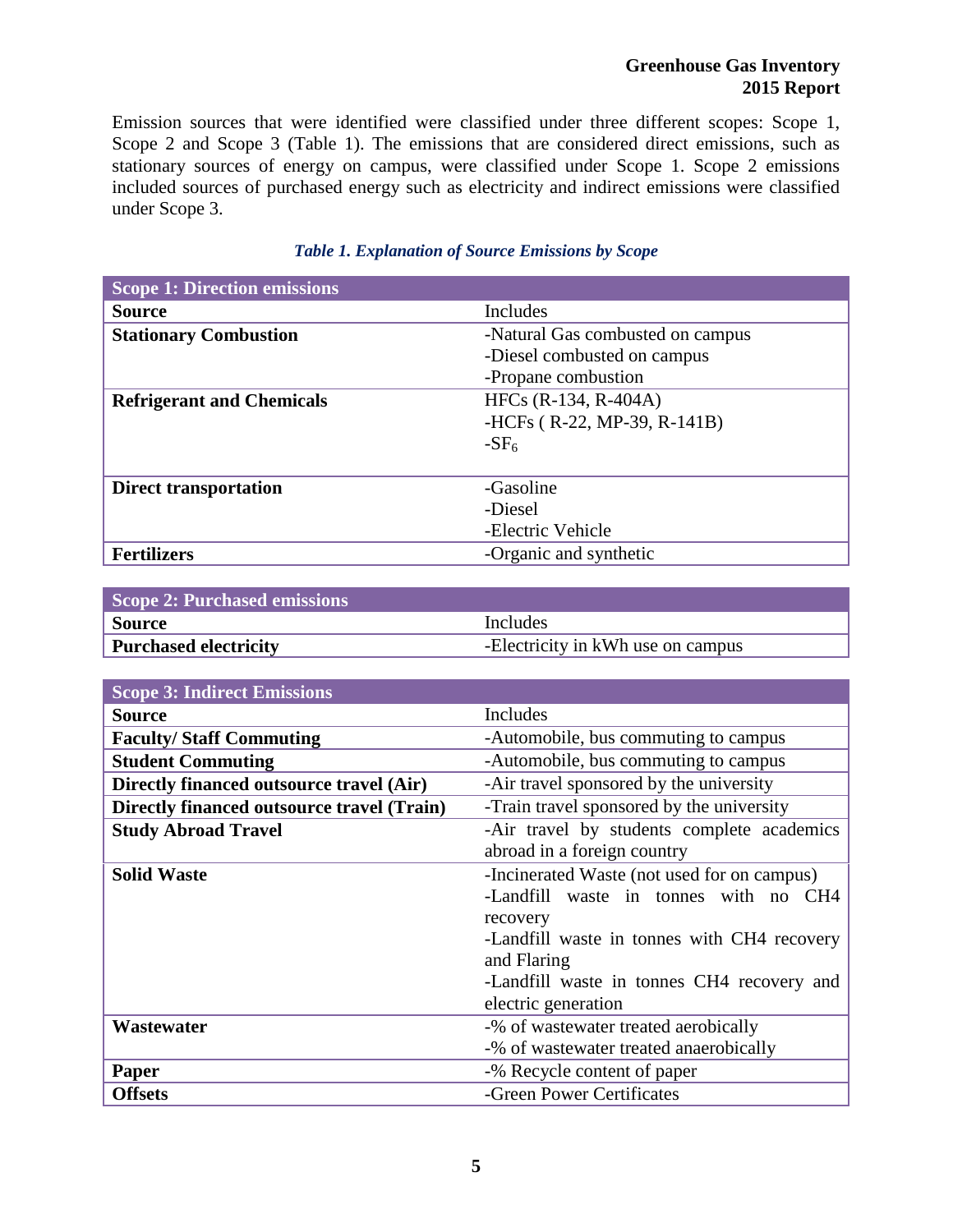## <span id="page-11-0"></span>**5. Emissions Data**

#### *5.1. Data Management*

A data management system was developed and used to help manage the information in an organized way and help keep records for reporting bodies. The system includes four parts:

- 1. Consultation
	- a. This has the files, activites and documents that were used as reference for the data collection and management
- 2. Control
	- a. This involves the activites and files to help keep track of the information and the data that was requested and received.
- 3. Information Sources
	- a. The actutal files that were received, additional research and reference to sources and paper records. Paper sources were transcribed into electronic files and was used as raw data.
- 4. Processing and collection
	- a. This inclues the relevant information that was processed from the received data that could be used in the calculator.

#### *5.2. Data Collection and Processing*

Information sharing at Western can be quite difficult due to the size and departmental diversification of the organization. For this reason, the information and data that was used for the quantification of 2015 emissions inventory was conducted in a variety of ways. Through emails, phone calls, personal communication and surveys information was collected from internal coworkers and external partners. Data that was collected was presented in a variety of forms that include email responses, phone calls, personal communication, hard-copy bills and paper records, electronic files and survey responses. Table 2 lists the sources of the information attained to complete this project.

In addition to collecting emission source specific information for quantification, research was conducted to update the CA-CP Carbon Calculator. The CA-CAP Carbon Calculator was taken over by the University of New Hampshire's Institute of Technology and was last updated in the year 201 to version 6.85. As a result, changes to emission factors needed to be made to ensure accurate information was being calculated for the inventory using 2015 emissions factors.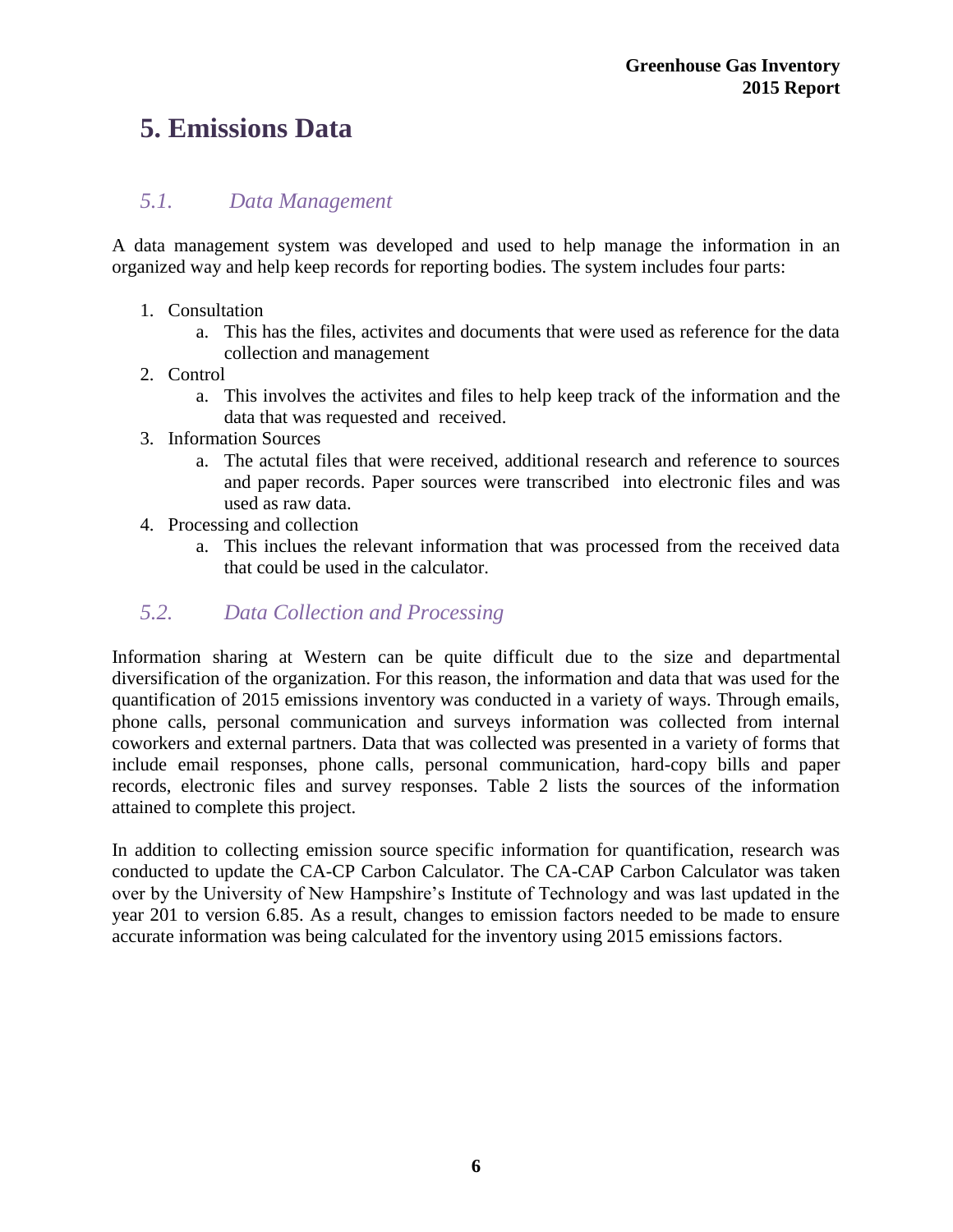<span id="page-12-0"></span>

| <b>Scope</b>            | <b>Data/Information Collected</b>                       | <b>Source of Information</b>                     |
|-------------------------|---------------------------------------------------------|--------------------------------------------------|
| $\mathbf{1}$            | Distillate Oil (#1-4)                                   | <b>Physical Plant</b>                            |
| $\mathbf{1}$            | <b>Natural Gas</b>                                      | Facilities Engineering                           |
| $\mathbf{1}$            | LPG (Propane)                                           | <b>Physical Plant</b>                            |
| $\mathbf{1}$            | Fleet diesel use (total volume)                         | <b>Stores and Transportation</b>                 |
| $\mathbf{1}$            | Fleet<br>gasoline<br>(total)<br>use                     | <b>Stores and Transportation</b>                 |
|                         | volume)                                                 |                                                  |
| $\mathbf{1}$            | Diesel<br>(total<br>for<br>use                          | <b>Physical Plant</b>                            |
| $\mathbf{1}$            | generators)<br>Refrigerants (types)                     | <b>Stores</b>                                    |
|                         |                                                         |                                                  |
| $\mathbf{1}$            | Fertilizer (total amount used                           | 2009 GHG Inventory                               |
| $\boldsymbol{2}$        | organic and synthetic)<br>Electricity (amount used)     | <b>Facilities Engineering</b>                    |
|                         |                                                         |                                                  |
| 3                       | <b>Student Commuting (survey)</b>                       | <b>Qualtrics Survey Platform</b>                 |
| 3                       | <b>Staff Commuting (survey)</b>                         | <b>Qualtrics Survey Platform</b>                 |
| 3                       | Student (number or full-time,                           | of<br>Institutional<br>Office                    |
|                         | part-time)                                              | Planning and Budgeting                           |
| 3                       | <b>Staff</b><br>(number or<br>working                   | Office<br>of<br>Institutional                    |
| $\overline{\mathbf{3}}$ | people on campus)<br>Directly Financed Outsourced       | Planning and Budgeting<br>Financial<br>Services, |
|                         | Travel (train-total<br>distance                         | Procurement, VIA Rail                            |
|                         | travelled)                                              |                                                  |
| 3                       | Directly Financed Outsourced                            | Financial<br>Services,                           |
|                         | Travel (airplane-total distance                         | <b>FCM</b><br>Travel<br>Procurement,             |
|                         | travelled)                                              | Solutions                                        |
| 3                       | Paper Use (% recycled & total                           | Procurement                                      |
|                         | amount purchased)                                       |                                                  |
| 3                       | Solid Waste (sent to landfill                           | City of London                                   |
| 3                       | and produced on campus)<br>Solid Waste (landfill flared | City of London                                   |
|                         | and gassed)                                             |                                                  |
| 3                       | Wastewater<br>Treatment<br>(%                           | City of London                                   |
|                         | aerobic and % anaerobic)                                |                                                  |
| 3                       | Certificate<br>Green<br>Power                           | <b>Facilities Engineering</b>                    |
|                         | (purchased)                                             |                                                  |
| 3                       | <b>Study Abroad Travel (students)</b>                   | <b>Student Success Center</b>                    |
|                         | Alternative<br>Spring Break--                           |                                                  |
|                         | total distance travelled one-                           |                                                  |
|                         | way)                                                    |                                                  |
| 3                       | Study Abroad Travel (students Western International     |                                                  |
|                         | ABS-- total distance travelled                          |                                                  |
|                         | one-way)                                                |                                                  |

#### *Table 2. List of the source of data and information for 2015 GHG inventory by scope*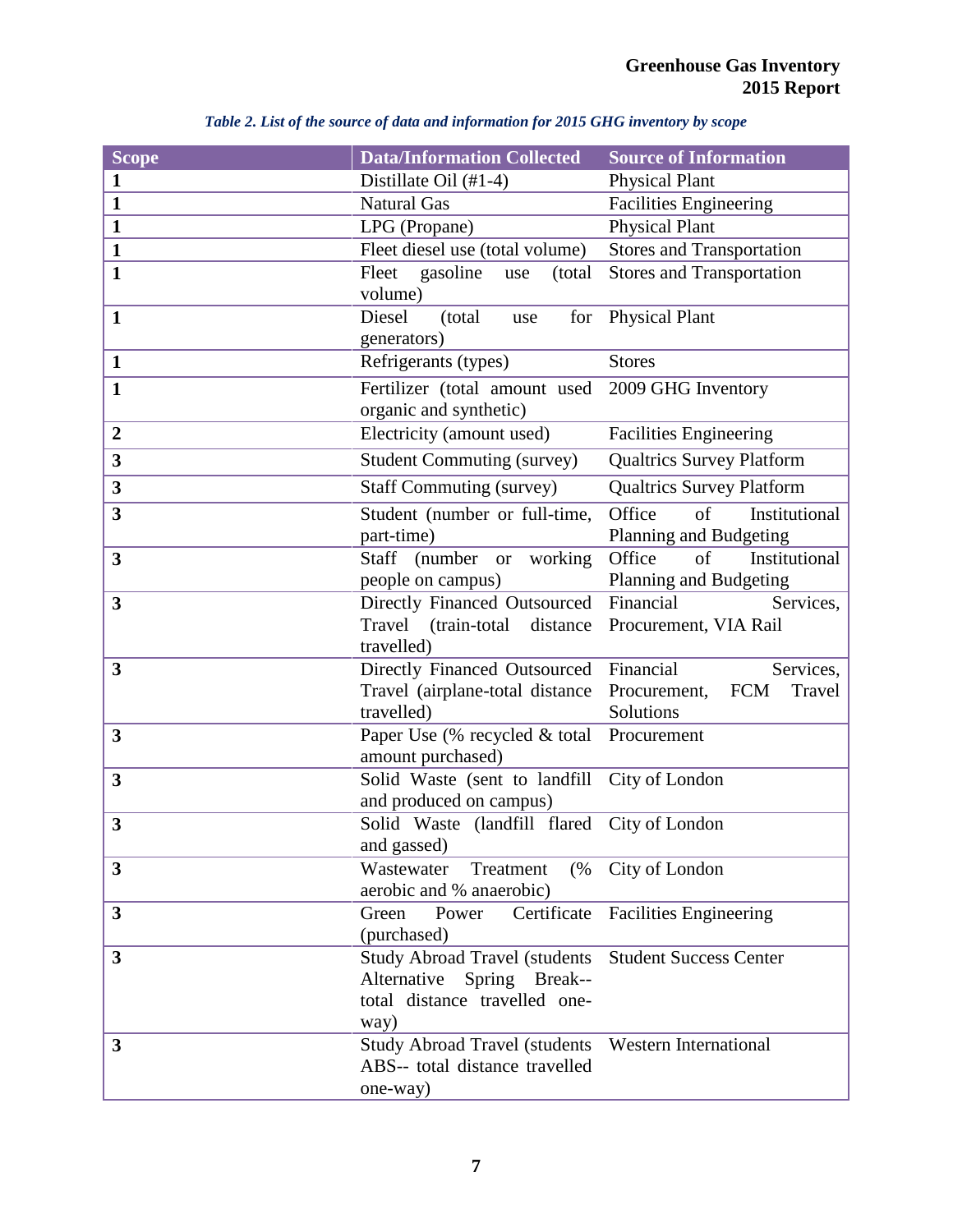### *5.3. Challenges and Limitations*

As with any large project challenges and limitations were posed while creating the 2015 inventory of greenhouse gas emissions. Since much of the system and inventory design was set out in 2009, there were no issues that were present during this stage. The challenges and limitations presented itself during the data and information collection stage. Identified emissions sources occurred in a variety of operations across campus and off-campus that were managed differently. Therefore collecting information was quite difficult because every area of operations had a different way of storing data. These varied forms of information and data often made it hard to extrapolate data or verify the accuracy of information which could mean gaps in the information being collected.

| Table 3. Summary of Challenges and Limitations of Data Collection Process |  |  |  |
|---------------------------------------------------------------------------|--|--|--|
|---------------------------------------------------------------------------|--|--|--|

<span id="page-13-1"></span>

| <b>Challenges and Limitations of Data Collection</b>               |                                  |  |  |
|--------------------------------------------------------------------|----------------------------------|--|--|
| <b>Challenges</b>                                                  | Limitations                      |  |  |
| -Variability of received data                                      | -Data availability               |  |  |
| - Difficulty finding correct information -Data collection timeline |                                  |  |  |
| source                                                             | -Quality of emission source data |  |  |
|                                                                    | -Differing data storing systems  |  |  |

Another challenge that was present during data collection was the response rate of internal and external contacts. For instance, emails and phone calls to respective operations managers were made in June 2016 and some information and data for quantifying emissions was not received until August 2016. This could be attributed to the months the inventory was conducted as many Western staff often takes vacation during the summer months. However, this made it quite difficult to create the inventory in a timely manner and slowed down the process of quantification.

## <span id="page-13-0"></span>**6. Quantification**

In 2009 quantification of the GHG emissions on campus was completed using three different calculation tools. However, the 2015 data was only quantified using the Canadian Versions Campus Carbon Calculator.

#### *6.1. Campus Carbon Calculator*

Developed by the Clean Air-Cool Plant (CA-CP), this calculator is a tool for universities to document and report on greenhouse gas emissions as accurately and transparent as possible. In 2014, the University of New Hampshire's Sustainability Institute (USNH, 2016) took over the Campus Carbon Calculator and offers it in downloadable Excel Format spreadsheet on their website. This calculator has default values that can be used for Canadian quantifications of emissions that were used to help quantify Western's emissions. The carbon calculator is a widely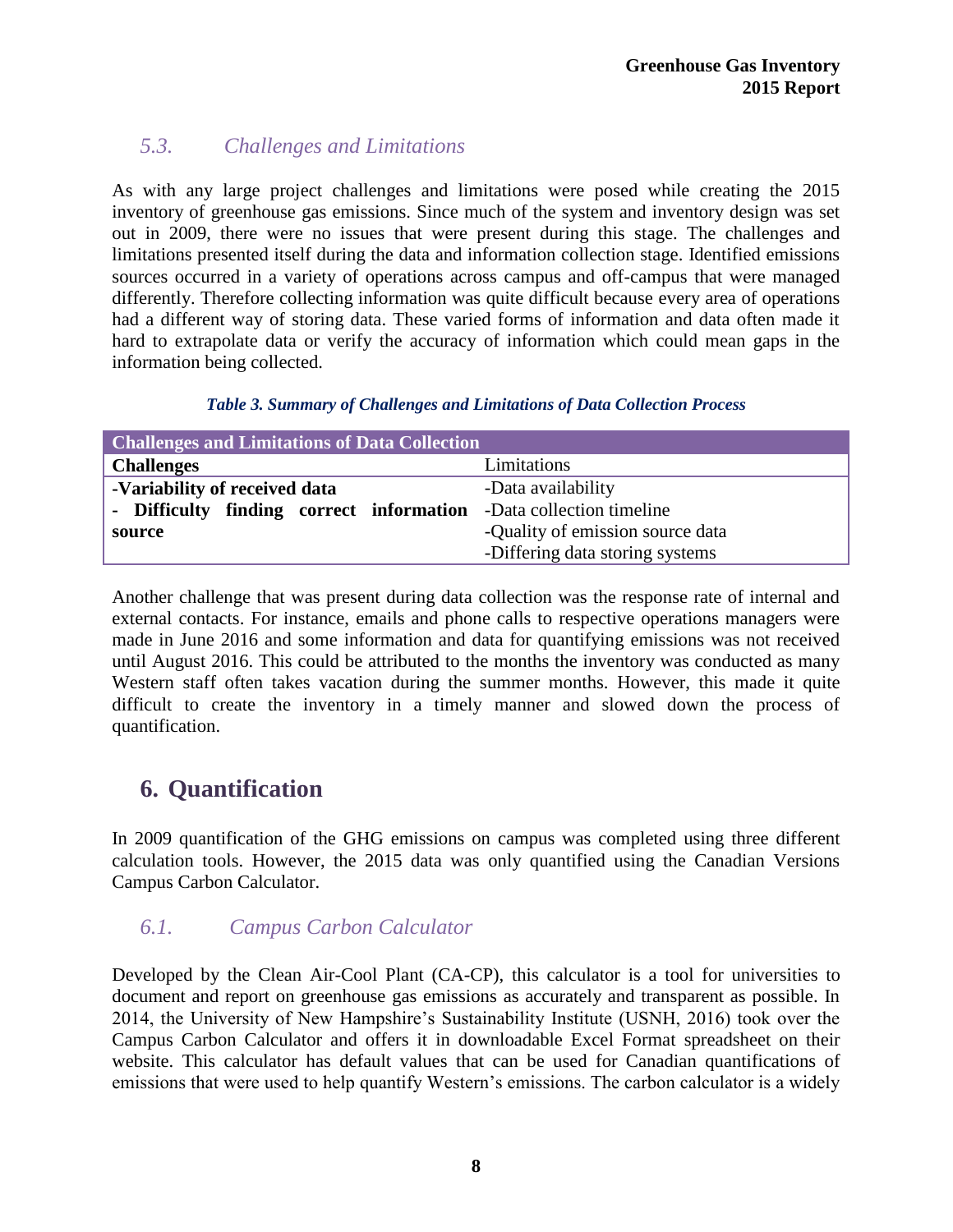used GHG quantification tool for educational institutions and it used by more than 90% of the U.S. universities and colleges that report their emissions publically (USNH, 2016).

As previously mentioned, the Campus Carbon Calculator includes scope 1 2 and 3 that has been tailored toward educational greenhouse gas emissions requirements for educational institutions. This document is very intricate and includes instructions, troubleshooting, emissions projections and emissions graphing tools and is pre-programmed to perform all necessary calculations. It is based on workbooks by the Intergovernmental Panel on Climate Change and the GHG Protocol calculators. The most recent Canadian version, 6.85, includes specific values for emission factors that are often province specific and indicates the units that the data must represent in order to quantify the emissions properly. It should be noted that when a source category was not applicable Western it was coloured grey and left empty on the 'Input' Worksheet. This was to ensure that there was no missing data for the inventory. The cells that were coloured red represented emissions information that was not available at the time.

The information for emissions was presented in many different spreadsheets that all corresponded to specific  $CO<sub>2</sub>$  equivalence calculations. For the purpose of creating a complete inventory, the final emissions totals used were the ones calculated under the "S  $eCO<sub>2</sub>$  Sum" tab and spreadsheet.

### *6.2. Challenges and Limitations*

While UNHS took over the calculator in 2014, the Canadian default values have not been updated since 2012 or since version 6.85. Therefore important updates were made to accommodate changing emissions factors. As well, some manipulation of the Excel document was made in order to include the 2015 year in the calculator. This was because the 'Input' tab in the calculator did not go past 2012. Additional lines could not be added to include the 2015 emissions due to the fact that the calculator projected emissions from 2013 on. Therefore, 2015 emissions factors were input into the 2010 emission factor tabs for factors that had changed since 2012.These cells were then labelled as 2015 instead of 2010. Figure 4 shows how this change is displayed in the calculator.

Other challenges included the lack of communication offered by UNHS. When the previous issue with the calculator presented itself, UNHS calculator information desk was contacted with no answer back. This stalled the inventory process as we had to manually figure out how to update the calculator without corrupting the pre-calculation tools.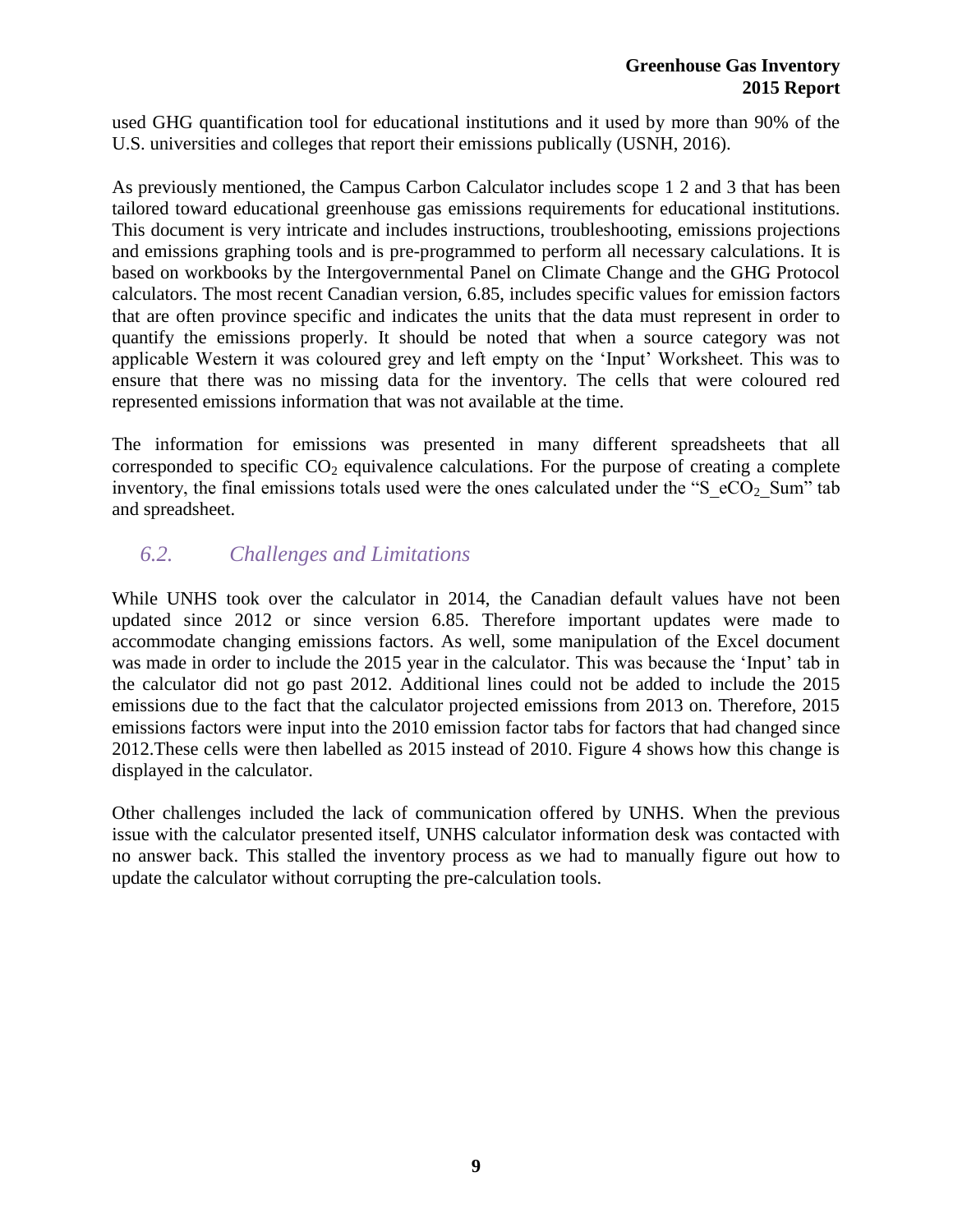

*Figure 4. Changes made to version 6.85 of the Campus Carbon Calculator*

## <span id="page-15-0"></span>**7. Results**

The follow section presents all the data and findings from the 2015 emissions inventory. Information presented was retrieved from the Campus Carbon Calculator quantification tool's default calculations.

#### *7.1. Scope 1 Emissions*

As defined in previous sections, Scope 1 emissions include the direct emissions produced on Western's central campus. This includes emissions of fuel consumed from the power plant, campus fleet and emergency generators. It also includes emissions from refrigerants and chemical use and agricultural product use. Table 4 shows all of Western's stationary combusting emissions, presented in CO2e. The largest contributor of emissions is from "other on-campus stationary sources" that include propane and natural gas use, diesel used in emergency generators and distillate oil. Any gasoline or diesel consumed by the campus fleet is represented in the direct transportation source category. This is fleet fuel use from all campus vehicles over the 2015 year. Since Western does not have a co-generation station on campus, emissions from the category "on- campus cogeneration plant" was not produced.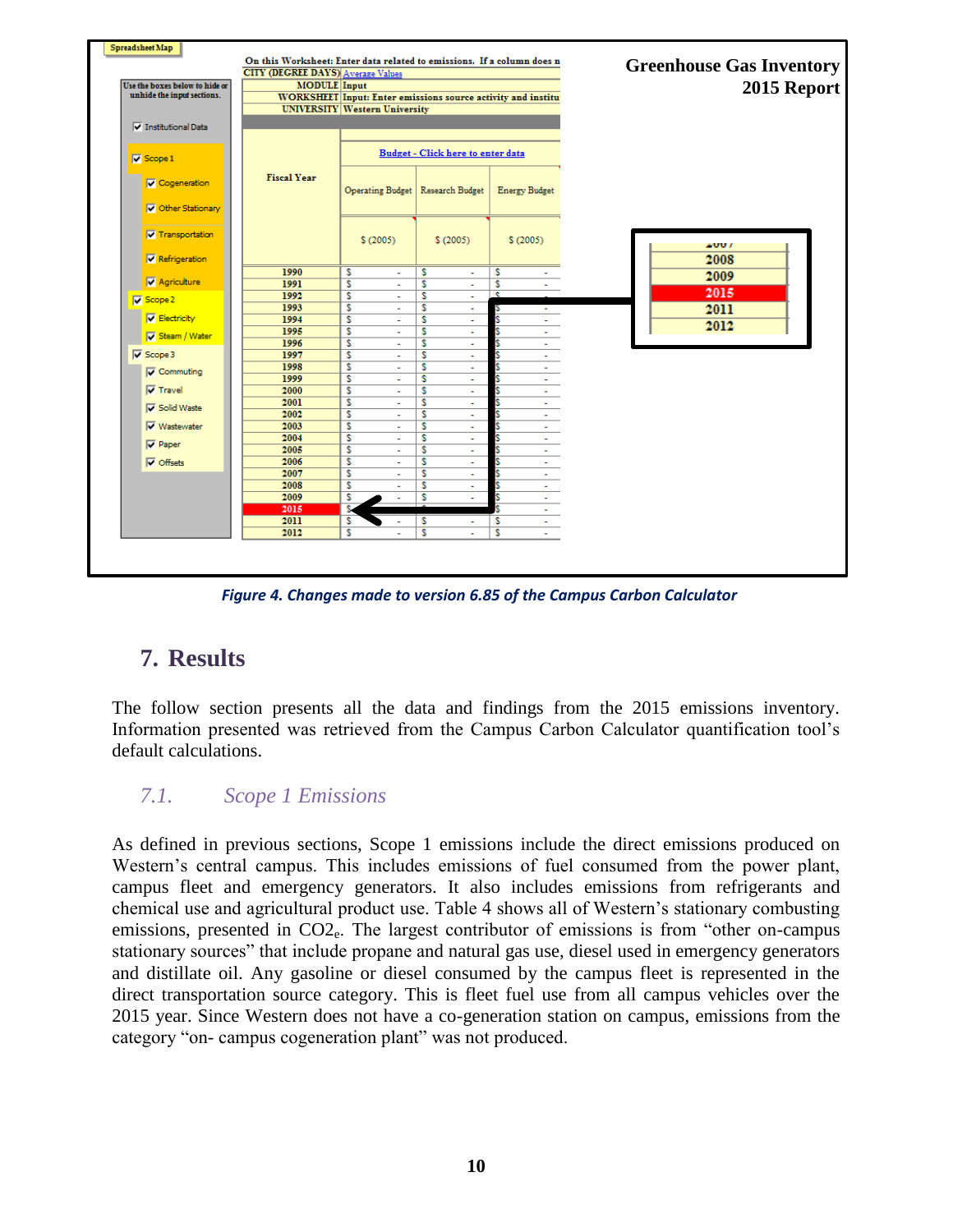<span id="page-16-0"></span>

| <b>2015 Scope 1 Emissions</b>      |                   |
|------------------------------------|-------------------|
|                                    | Tonnes            |
| <b>Source Category</b>             | CO <sub>2</sub> e |
| On campus cogeneration plant       |                   |
| Other on campus stationary sources | 51308.5           |
| Direct transportation              | 529.6             |
| Refrigerants and chemicals         | 1208.433          |
| Agricultural sources               | 4.6               |
| <b>Total</b>                       | 53,051.133        |

#### *Table 4. Scope 1 Emission by Source for 2015*

In total there are six refrigerants and chemicals used on campus. Most of the chemicals fall under the Hydrochlorfluorcarbons (HCFCs) which have 2-5 percent of ozone-depleting substances and have a ban in effect on the use of the substance (ECCC, 2016). The only source captured under "agricultural sources" was fertilizer use. Due to the fact that information was not available for the amount used in 2015, values from 2009 fertilizers usage were applied to the 2015 values.

#### *7.2. Scope 2 Emissions*

<span id="page-16-1"></span>The following information represents Scope 2 emissions (Table 5). The only purchased emissions associated with Western's main campus come from electricity. This is because no chilled water or steam is purchased because it is produced in the on-campus Power Plant.

#### *Table 5. Scope 2 Emissions by Source for 2015*

| <b>2015 Scope 2 Emissions</b>     |                          |  |
|-----------------------------------|--------------------------|--|
| <b>Source Category</b>            | Tonnes CO <sub>2</sub> e |  |
| <b>Purchased Electricity</b>      | 6040                     |  |
| Purchased Chilled water and steam |                          |  |
| <b>Total</b>                      | 6.040                    |  |

#### *7.3. Scope 3 Emissions*

The 2015 year GHG inventory was focused on capturing Scope 3 emissions data. These are often the hardest emissions to capture since they are indirect emissions that Western does not have any operational control over. These include financed staff and faculty travel, commuting habits, waste production, wastewater treatment, paper purchases, and study abroad travel. Efforts to capture as many sources from these emissions resulted in more data being quantified for the 2015 year. Table 6 displays all the Scope 3 emissions sources captured in the 2015 GHG inventory. Note that the purchase of Green Energy Certificates resulted in a greenhouse gas emission reduction for 2015.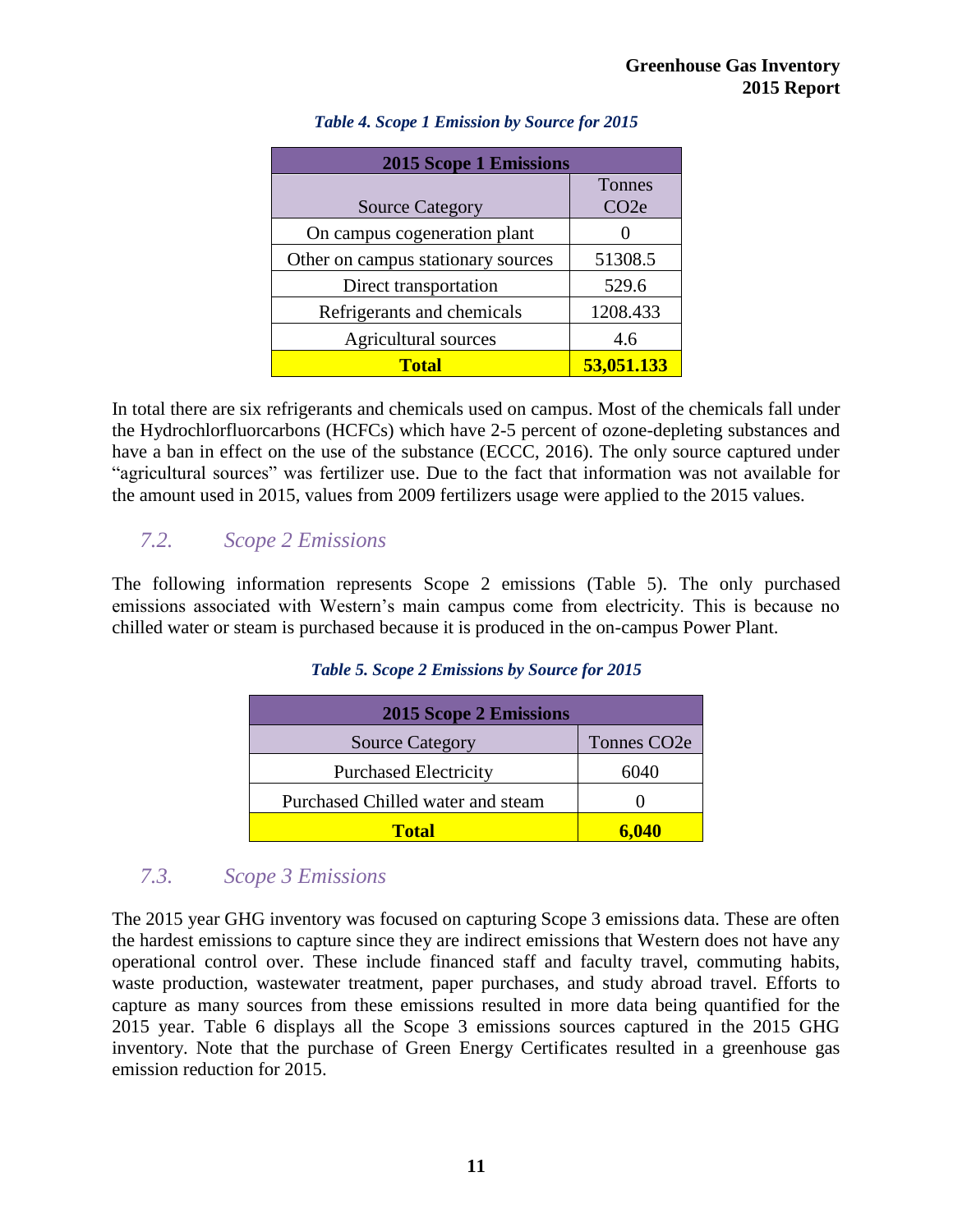<span id="page-17-1"></span>

| <b>Source 3 Emissions</b>      |                          |  |  |
|--------------------------------|--------------------------|--|--|
| <b>Source Category</b>         | Tonnes CO <sub>2</sub> e |  |  |
| Staff/faculty commuting        | 2846.36                  |  |  |
| <b>Student Commuting</b>       | 14410.7                  |  |  |
| Directly financed air-travel   | 4975.7                   |  |  |
| Other directly financed travel | 12.7                     |  |  |
| Study abroad travel            | 5316.1                   |  |  |
| Solid waste                    | 3065.9                   |  |  |
| Wastewater                     | 203.6                    |  |  |
| Paper                          | 380                      |  |  |
| <b>Green Certificates</b>      | $-92.7$                  |  |  |
| <b>Total</b>                   | 31,118.36                |  |  |

#### *Table 6. Scope 3 Emissions by Source for 2015*

Commuting habits of staff, faculty and students was the most challenging emissions source to determine. Using the program Qualtrics, surveys were administered to faculty, staff and students to help determine the commuting habits of the Western community. The highest  $CO<sub>2</sub>e$  quantity is attributed to student commuting at  $14,410.7$  CO<sub>2</sub>e, while study abroad travel is the second highest at  $5316.1 \text{ CO}_2$ e. Following behind these sources was directly financed-air travel, solid waste and staff/faculty commuting contributing  $4,975.7$  tonnes  $CO<sub>2</sub>e$ ,  $3,065.9$  tonnes  $CO<sub>2</sub>e$  and  $2,846.36$  tonnes  $CO<sub>2</sub>e$ , respectively.

## <span id="page-17-0"></span>**8. Analysis of Results**

In 2015, the total greenhouse gas emissions were equal to  $91,439.593$  tonnes CO<sub>2</sub>e. The largest contribution came from Western's Scope 1 emissions, totaling  $54,281.233$  tonnes of CO<sub>2</sub>e. These direct emissions accounted for  $57\%$  of Western's total  $CO<sub>2</sub>e$  emitted. The second largest greenhouse gas contribution comes from indirect sources under Scope 3 emissions. In fact,  $31,118.36$  tonnes of  $\text{CO}_2$ e came from Scope 3 emissions accounting for 34% of total emissions. Scope 2 emissions only accounted for 7% of the total  $CO<sub>2</sub>e$  emitted and was equal to 6,040 tonnes of  $CO<sub>2</sub>e$  (Table 7).

| <b>Total 2015 Emissions</b> |                          |  |
|-----------------------------|--------------------------|--|
| Scope                       | Tonnes CO <sub>2</sub> e |  |
| Scope 1                     | 53051.133                |  |
| Scope 2                     | 6040                     |  |
| Scope 3                     | 31118.36                 |  |
| <b>Total</b>                | 90,209.493               |  |

<span id="page-17-2"></span>*Table 7. Summary of total emissions by Scope for 2015*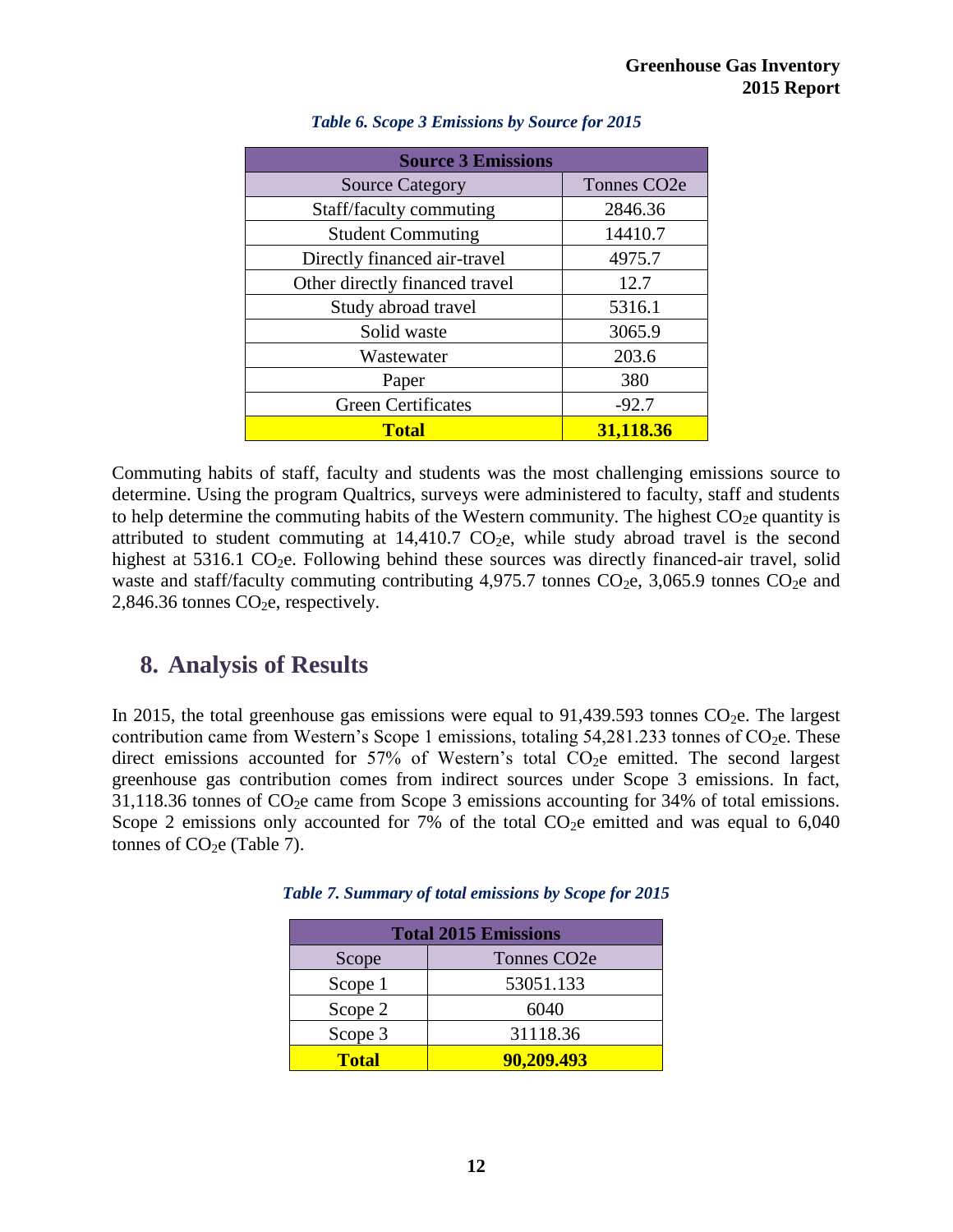#### **Greenhouse Gas Inventory 2015 Report**

Analyzing Scope 1 further, it appears that about 97% of the  $53,051,133$  tonnes CO<sub>2</sub>e came from the use of natural gas, propane and oil on campus. Scope 1 emissions have been the largest contributing factor to Western's carbon footprint in the past; therefore it is no surprise the data presents itself this way again. This is a result of the amount of energy Western needs to run its daily operations. Western supplies all buildings on campus with chilled water during the summer and steam during the winter, resulting in a significant use of energy to meet the demand. A complete breakdown of Scope 1 emissions can be seen in Figure 5 The other 3% of emissions under Scope 1 stem from refrigerants and chemicals (2%), direct transportation fuel consumption (approximately 1%) and fertilizer use (0.008%). It should be noted that there was no change in the emissions associated with fertilizers. No data was found for fertilizer use in 2015 and therefore it was assumed that fertilizer used for 2009 would have remained relatively the same for 2015.



*Figure 5. Percent of Scope 1 Emissions by Source Category for 2015*

<span id="page-18-0"></span>Scope 2 emissions were only comprised of purchased electricity emissions. Western does not purchase any chilled water or steam since they produce it in the Power Plant. On the other hand, it seems that Scope 3 emissions come from a variety of sources. Student commuting contributes the most emissions under Scope 3 accounting for 46% of the 31,118.36 tonnes  $CO<sub>2</sub>e$ . This is a large contribution of emissions coming from students commuting back and forth to class. In fact, student commuting makes up 16% of the total 2015 emissions (Figure 6). It should be noted that these numbers are based on the assumption that students are making one-way trips to campus 5 days a week for three academic terms.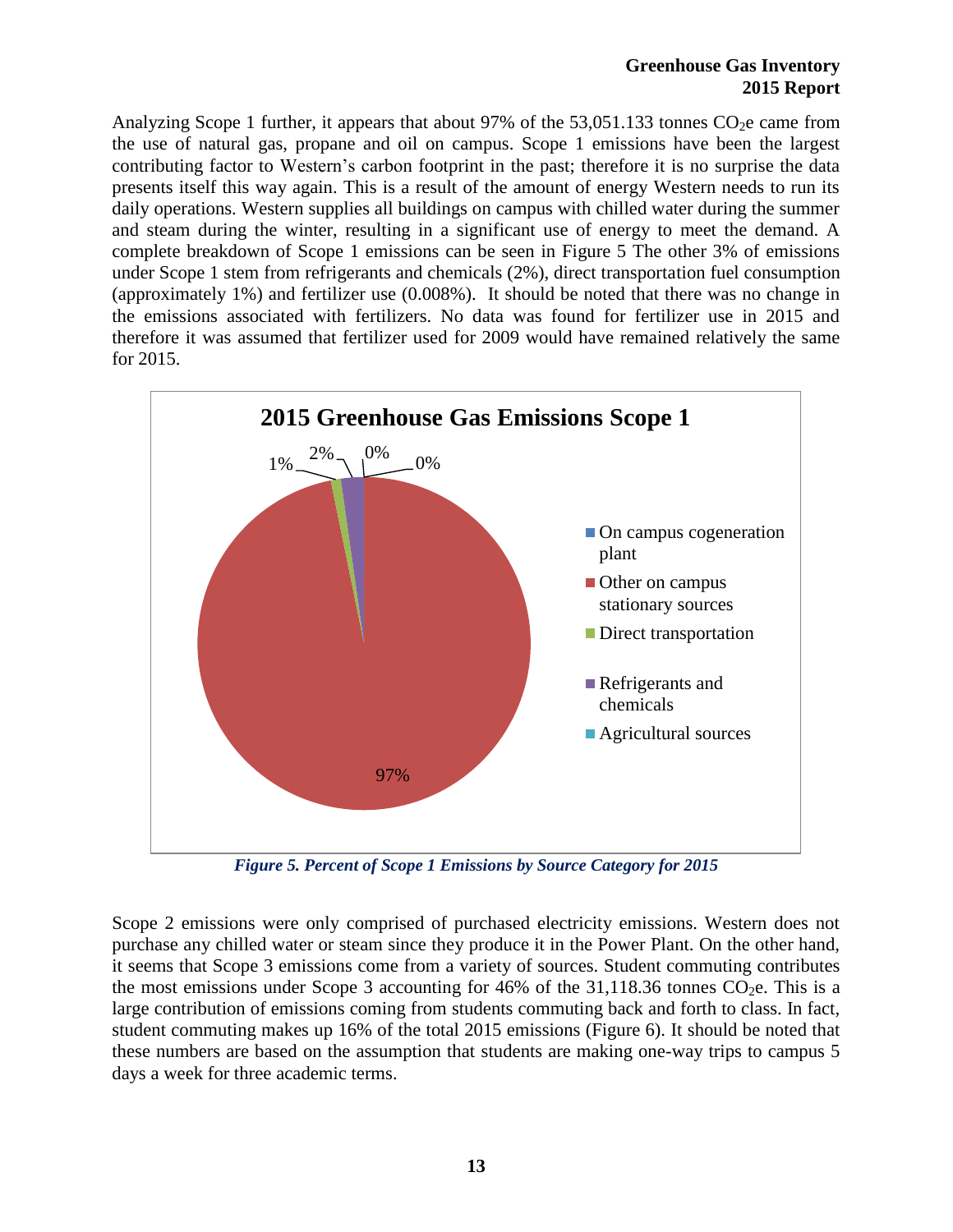

*Figure 6. Percent of Scope 3 Emissions by Source Category for 2015*

<span id="page-19-0"></span>Another large contributor to the 2015 emissions under Scope 3 is the study-abroad travel. These emissions are a result of students traveling abroad to complete course work or participate in international exchange programs. While this is a large portion it should be noted that some data collected was inadequate and was excluded from the inventory. Therefore emissions from study abroad travel may increase in future inventories as a result of more accurate information being stored for international travel destinations.

In 2015, 'other on-campus stationary sources' accounted for the most greenhouse gas emissions at Western. As mentioned, 57% of total emissions come from the use of natural gas, oil, diesel and propane for energy to provide Western with essential services such as heating and air conditioning, as well as back-up energy in case of emergencies. Student commuting contributed the second highest amount of  $CO<sub>2</sub>e$  at 16%. This could becoming an increasingly bigger issue as Western continues to grow as an institution. Unexpectedly, purchased electricity overall only accounted for 7% of the total emissions. The lowest contributions of greenhouse gas emissions at Western include fertilizer use, other directly financed travel, wastewater, paper purchases, and direct transportation fuel use accounting for  $0.005\%$ ,  $0.014\%$ ,  $0.223\%$ ,  $0.42\%$  and  $0.6\%$ , respectively (Figure 7).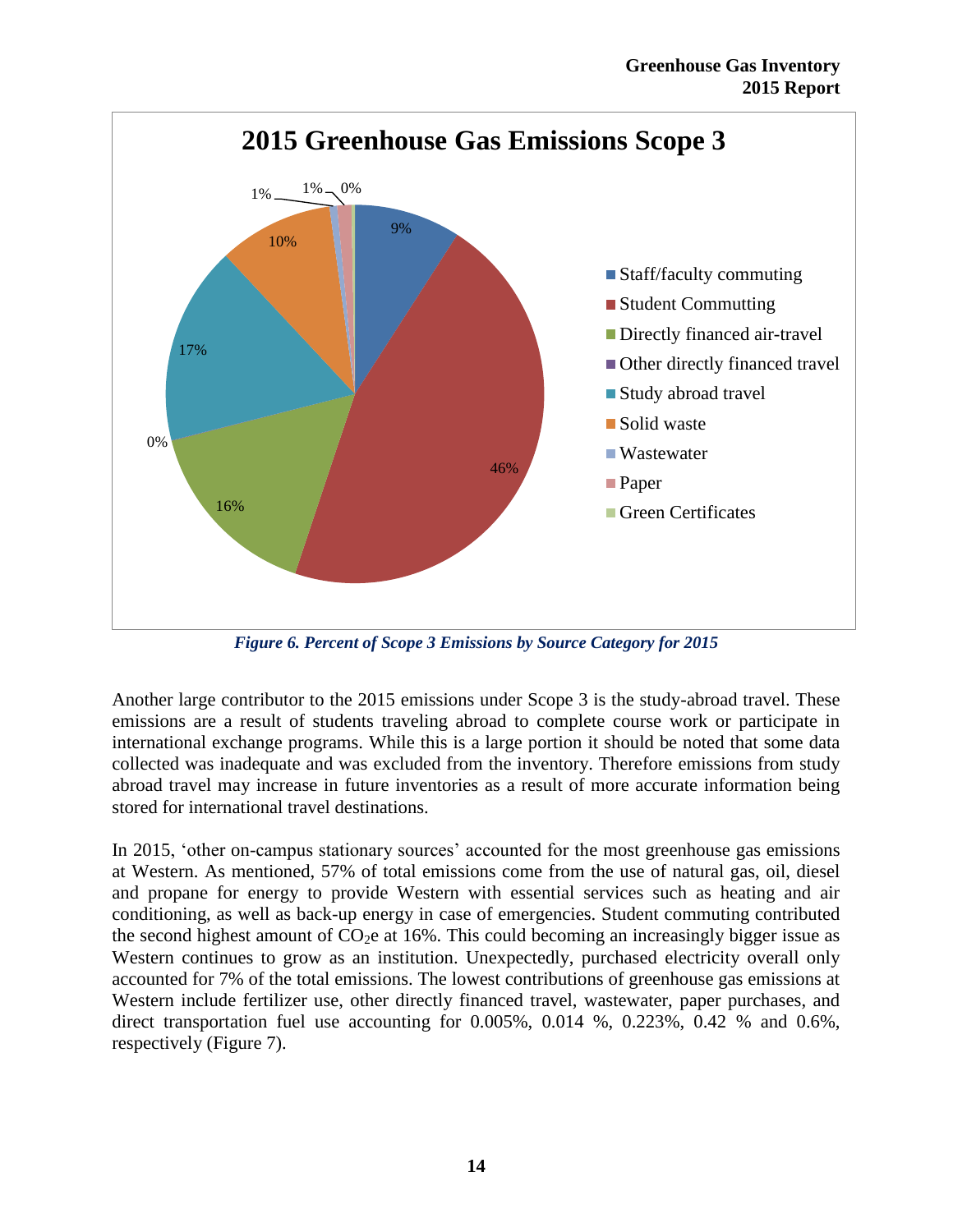

*Figure 7. Percent of Total Emissions for 2015 by Source Category*

## <span id="page-20-1"></span><span id="page-20-0"></span>**9. Comparisons with 2009 Results**

In order to make a direct and more accurate comparison between the 2009 and 2015 data, changes to the baseline were made. After initial comparisons with the 2009 data, there were many discrepancies within the data as a result of major changes in the new version of the Campus Carbon Calculator and some inaccurate data recorded in 2009. While a few changes in emissions could be explained, such as the change in purchased electricity emissions, some data needed to be manipulated to make a proper comparison. As a result a recalculation of the 2009 baseline was made using version 6.85 of the Campus Carbon Calculator. This made a comparison more accurate for the following analysis and corrected errors on the previous 2009 baseline for future benchmarking purposes.

The year 2009 is used as the baseline for benchmarking progress on Western's greenhouse gas reductions. The total greenhouse gas emissions in 2009 using the Campus Carbon Calculator was 96, 550.35 tonnes of  $CO<sub>2</sub>e$  and was recalculated to be 97, 251.7 tonnes of  $CO<sub>2</sub>e$  using the updated version of the calculator. In 2015, this total is equal to 90, 209.493 tonnes of  $CO<sub>2</sub>e$ . Overall, according to the Campus Carbon Calculator, Western has reduced its greenhouse gas emissions by 7.2% since 2009. Table 8 compares 2009 and 2015 emissions by Scope and source category.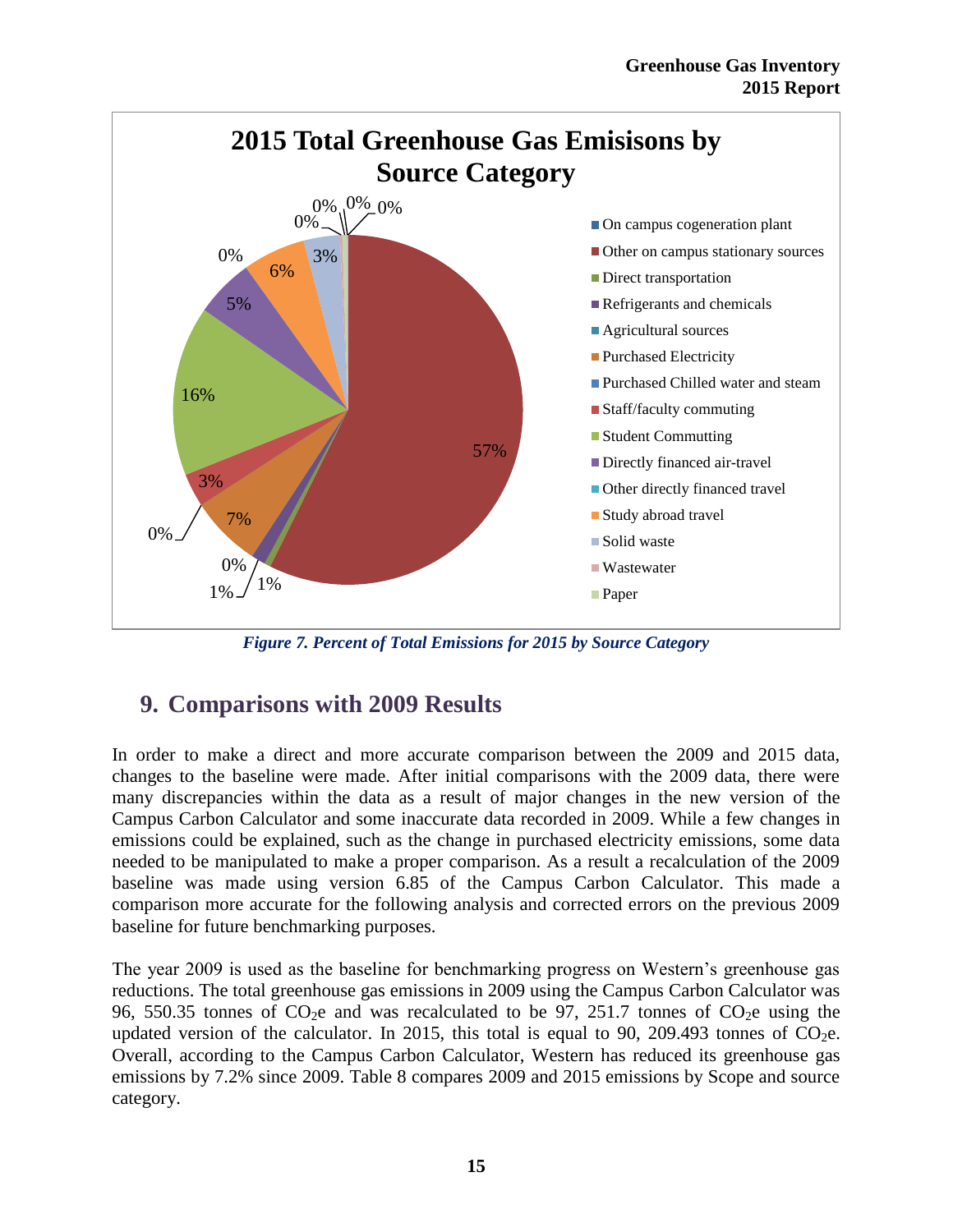| 2009                                  |                             | 2015                                  |                             |  |  |
|---------------------------------------|-----------------------------|---------------------------------------|-----------------------------|--|--|
| Scope 1 Emissions                     |                             |                                       | Scope 1 Emissions           |  |  |
| <b>Source Category</b>                | Tonnes<br>CO <sub>2</sub> e | <b>Source Category</b>                | Tonnes<br>CO <sub>2</sub> e |  |  |
| On campus cogeneration plant          | $\overline{0}$              | On campus cogeneration plant          | $\overline{0}$              |  |  |
| Other on campus stationary<br>sources | 52378.3                     | Other on campus stationary<br>sources | 51308.5                     |  |  |
| Direct transportation                 | 471.6                       | Direct transportation                 | 529.6                       |  |  |
| Refrigerants and chemicals            | 1883.1                      | Refrigerants and chemicals            | 1208.433                    |  |  |
| Agricultural sources                  | 4.6                         | Agricultural sources                  | 4.6                         |  |  |
| <b>Total</b>                          | 54737.6                     | <b>Total</b>                          | 53051.133                   |  |  |
| <b>Scope 2 Emissions</b>              |                             | <b>Scope 2 Emissions</b>              |                             |  |  |
| <b>Source Category</b>                | Tonnes<br>CO <sub>2</sub> e | <b>Source Category</b>                | Tonnes<br>CO <sub>2</sub> e |  |  |
| <b>Purchased Electricity</b>          | 29507.7                     | <b>Purchased Electricity</b>          | 6040                        |  |  |
| Purchased Chilled water and           |                             | Purchased Chilled water and           |                             |  |  |
| steam                                 | $\overline{0}$              | steam                                 | $\overline{0}$              |  |  |
| <b>Total</b>                          | 29507.7                     | <b>Total</b>                          | 6040                        |  |  |
| <b>Source 3 Emissions</b>             |                             | <b>Source 3 Emissions</b>             |                             |  |  |
| <b>Source Category</b>                | Tonnes<br>CO <sub>2</sub> e | <b>Source Category</b>                | Tonnes<br>CO <sub>2</sub> e |  |  |
| Staff/faculty commuting               | 2951.6                      | Staff/faculty commuting               | 2846.36                     |  |  |
| <b>Student Commuting</b>              | 2859                        | <b>Student Commuting</b>              | 14410.7                     |  |  |
| Directly financed air-travel          | 2830.9                      | Directly financed air-travel          | 4975.7                      |  |  |
| Other directly financed travel        | 622.6                       | Other directly financed travel        | 12.7                        |  |  |
| Study abroad travel                   | $\overline{0}$              | Study abroad travel                   | 5316.1                      |  |  |
| Solid waste                           | 2740.7                      | Solid waste                           | 3065.9                      |  |  |
| Wastewater                            | 183.6                       | Wastewater                            | 203.6                       |  |  |
| Paper                                 | 818                         | Paper                                 | 380                         |  |  |
| <b>Green Certificates</b>             | $\overline{0}$              | <b>Green Certificates</b>             | $-92.7$                     |  |  |
| <b>Total</b>                          | 13006.4                     | <b>Total</b>                          | 31118.36                    |  |  |
| <b>Total 2009 Emissions</b>           | 97251.7                     | <b>Total 2015 Emissions</b>           | 90209.493                   |  |  |

#### <span id="page-21-0"></span>*Table 8. Comparison of Recalculated 2009 Baseline and 2015 Total Emissions by Source Category*

#### *9.1. Purchased Electricity*

The 2009 purchased electricity  $CO<sub>2</sub>e$  amounts are much higher than the 2015 emissions despite the increases in electricity consumption at Western. In 2009, emissions from purchased electricity accounted for 29,507.7 tonnes of  $CO<sub>2</sub>e$  or 30.45% of the total emissions. However, the emissions from purchased electricity in 2015 are only equal to 6,040 tonnes of  $CO<sub>2</sub>e$  or 6.69% of total emissions. This major difference is attributed to the change of the CO2e emissions factor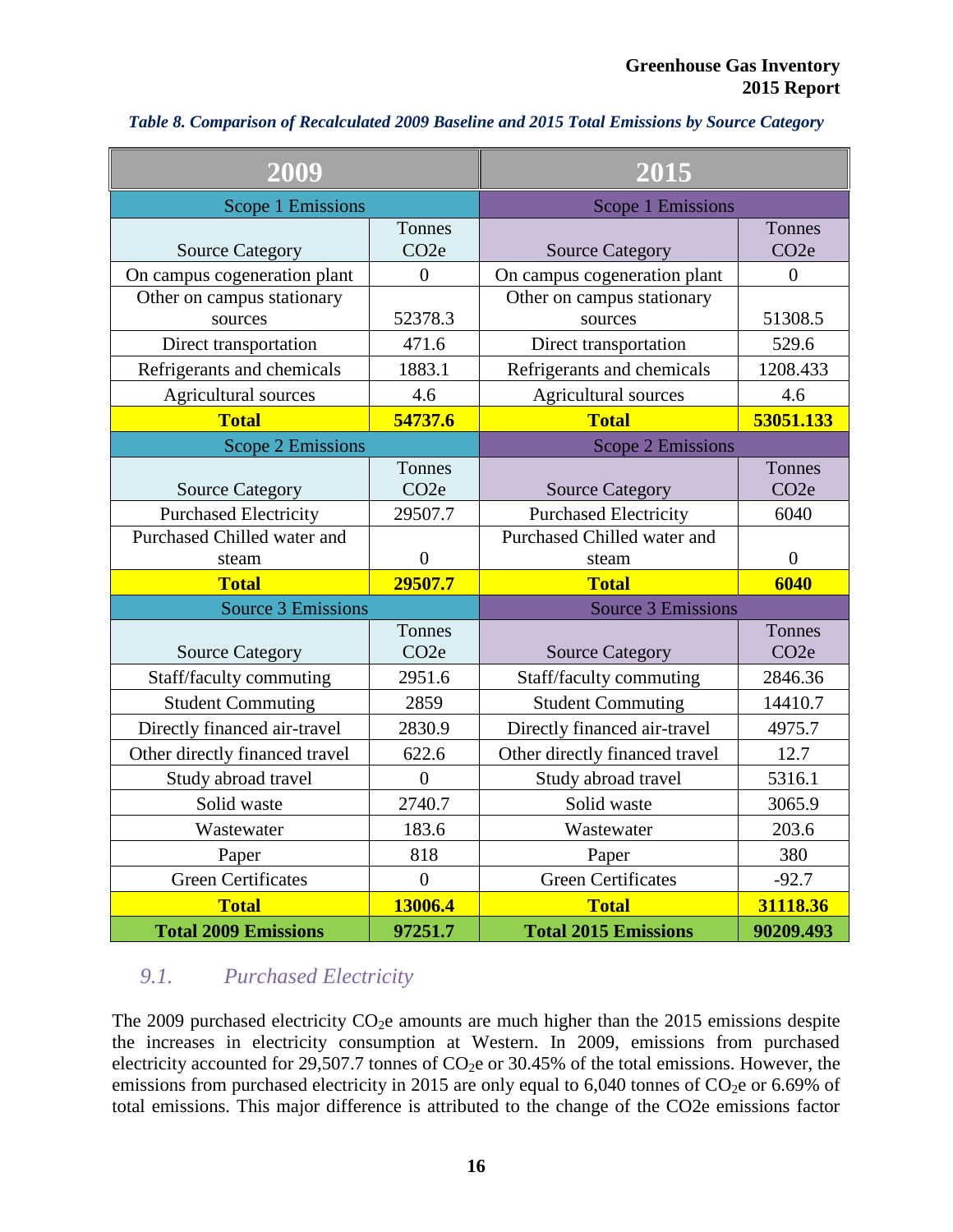for electricity in the Campus Carbon Calculator from  $0.000197001$  CO<sub>2</sub>e in 2009 to  $0.000040011$  $CO<sub>2</sub>e$  in 2015. This 2015 emissions factor was provided by the Ministry of Energy and is a direct reflection of the change in the generation of electricity in Ontario. In 2014, Ontario became the first jurisdiction in North America to eliminate coal combustion as a source of electricity generation (IESO, 2016). This elimination of coal saw the single most reduction in carbon emissions in North America and explains the major reduction in emissions from Western's electricity purchases (Ontario Ministry of Energy, 2016).

### *9.2. Traveling and Commuting*

In comparison with 2009 data it would seem that traveling, whether that is internationally or to and from campus, has increased over the past few years. Emissions in the source categories for staff, faculty and student commuting, international and study abroad travel and directly-financed travel all show increased for 2015. The inclusion of study-abroad travel emissions in the 2015 inventory is also a major difference from 2009 totals. This source category was not included in the 2009 inventory but made up a large portion of the 2015 emissions at 5,316.1 tonnes of  $CO<sub>2</sub>e$ or 6% of total emissions. Including study-abroad travel in Western's GHG inventory is therefore quite important for future inventories. As previously mentioned, there was a large portion of the data that was unusable that could have seen a larger emissions total from this source. As well, Western International plans to increase study-abroad travel from 1% of students to 10% by 2019 (Western International, 2014). Therefore, it is very likely that emissions from international travel will increase in future inventories.

The increase in student commuting to campus is quite large. The respondents for 2015 student commuting survey only represented 11% of the student population but accounted for 46% of all Scope 3 emissions and 16% of total emissions. In comparison with the survey results in 2009 that represented 15% of the student population, there was still an increase in emissions by 16% in 2015. Western's student population has grown by approximately 4,000 students over the past 6 years and it would seem that more students are using personal vehicles to get to school. In fact, the number of students who are driving to school has increased by 4% since 2009. It was found that the average number of kilometres travelled by students to get to campus was 25 kilometres in 2015 compared to 3 kilometres in 2009. Therefore student are willing to travel from nearby towns to campus for lectures and exams. The rise in living expenses could be a contributing factor to this increase in students commuting by personal vehicle. The cost of university often include many living expenses such as rent, food and utility bills that can considerable add to student debt loads. According to Statistics Canada, student debt creates a lot of pressure on future net worth, ability to buy a home and ability to create savings (Hsieh, 2014). Thus, living at home may help students take off the extra stress of money problems. Explanations into why this may be occurring should be pursued in the future. Understanding the reasoning for this further would benefit future campus planning. If this tends to be a trend in the future, then planning for more parking would be needed.

Lastly, directly financed air-travel has almost doubled since 2009. The system for recording financed air-travel now comes from an outsourced travel vendor, meaning data was more accurate. FCm Travel Solutions and VIA Rail provided the 2015 kilometres travelled by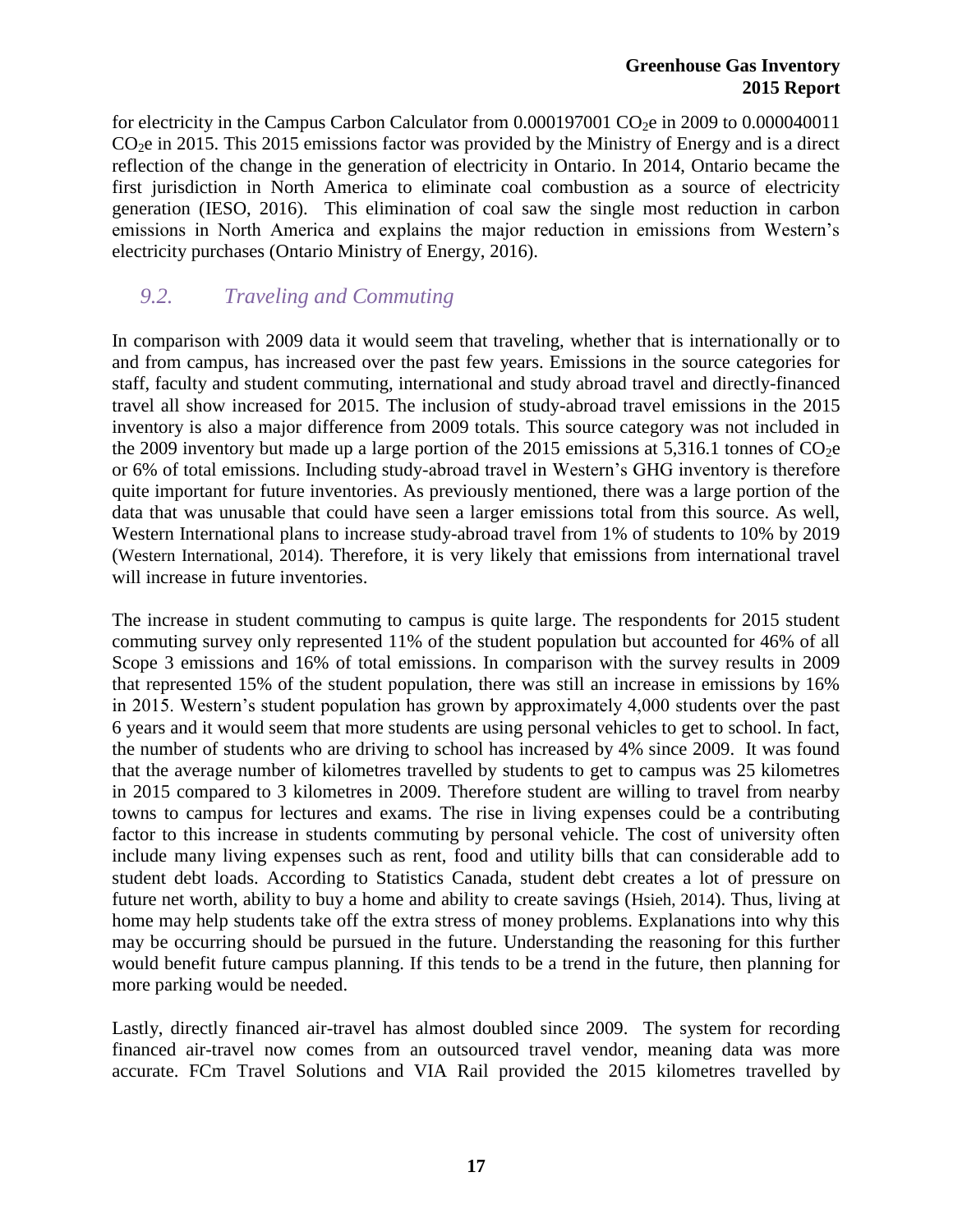university staff and faculty travel and were therefore more accurate because they track and record travel data for their customers (FCM, 2014).

Staff and faculty commuting seems to remain relatively the same in terms of emissions. It is possible that faculty and staff commuting habits are more constant because they are often longterm employees of Western. As well, survey comments placed attention on the fact that Western staff and faculty are not offered a discounted price in public transit which could change the way this population commutes to campus. This may also be a factor for why personal vehicles are used more to arrive to campus.

#### *9.3. Waste Production and Water Use*

As a result of Western's growing community and operations, the demand for necessary services on campus has increased thus increasing the GHG emissions associated with these services. Waste on campus has always been a major challenge for Western but with new goals and programs in place, such as the recycling of coffee cups and organics, Western is sure to decrease their waste production on campus. Waste tonnage for original baseline 2009 was less than half of the totals for 2015. However, 2009 waste data may not have been accurate as the "Greenhouse Gas: 2009 Emissions, Appendix I, Emission Sources" states that a mistake in the original source data resulted in a corrected data input for the Campus Carbon Calculator. It should also be noted that reported methane recovery in 2009 saw discrepancies from the data in the calculator and what is explained in 2009 Emissions Appendix I. The calculator shows that no methane was recovered whereas notes in the section 'Scope 3" under solid waste explains that CH4 recovery occurred at the City of London Landfill. This inconsistency in the data also made it difficult to compare emissions from waste generation as half of the methane produced by the waste was recovered through flaring and not documented. This inconsistency could also be supported by the fact that data management systems have changed drastically over the past few years due to changes in technology. This means that with an improved data management system, managers and businesses are better able to track and measure their performance and make improved decisions operations (McAfee and Brynjolfsson, 2012).

By using the recalculated baseline data, waste emissions were more accurate to compare. To make the data more comparable, a calculation was made to the 2015 waste tonnage to reflect the size of the campus population during 2009. As a result, the waste tonnage was changed from 521 tonnes to 1,736 tonnes, therefore making a more accurate comparison to the 2015 waste totals (1942 tonnes). This was done by taking the waste totals from 2015, dividing them by total population to get a quantity of waste per person. This quantity was then multiplied by the population in 2009 to get the new waste tonnage. As mentioned, waste production on campus goes up as the population increases and this will continue to rise in the future. Strategies to address waste challenges more decisively will help decrease emissions and waste produced for the future. Overall, waste emissions in 2015 have increased since 2009 as a result of more waste being produced on campus.

When it comes to wastewater, the slight increase in emissions totals is seems to be attributed to the change in population and wastewater treatment system  $N_2O$  emissions factor from 6.69 kg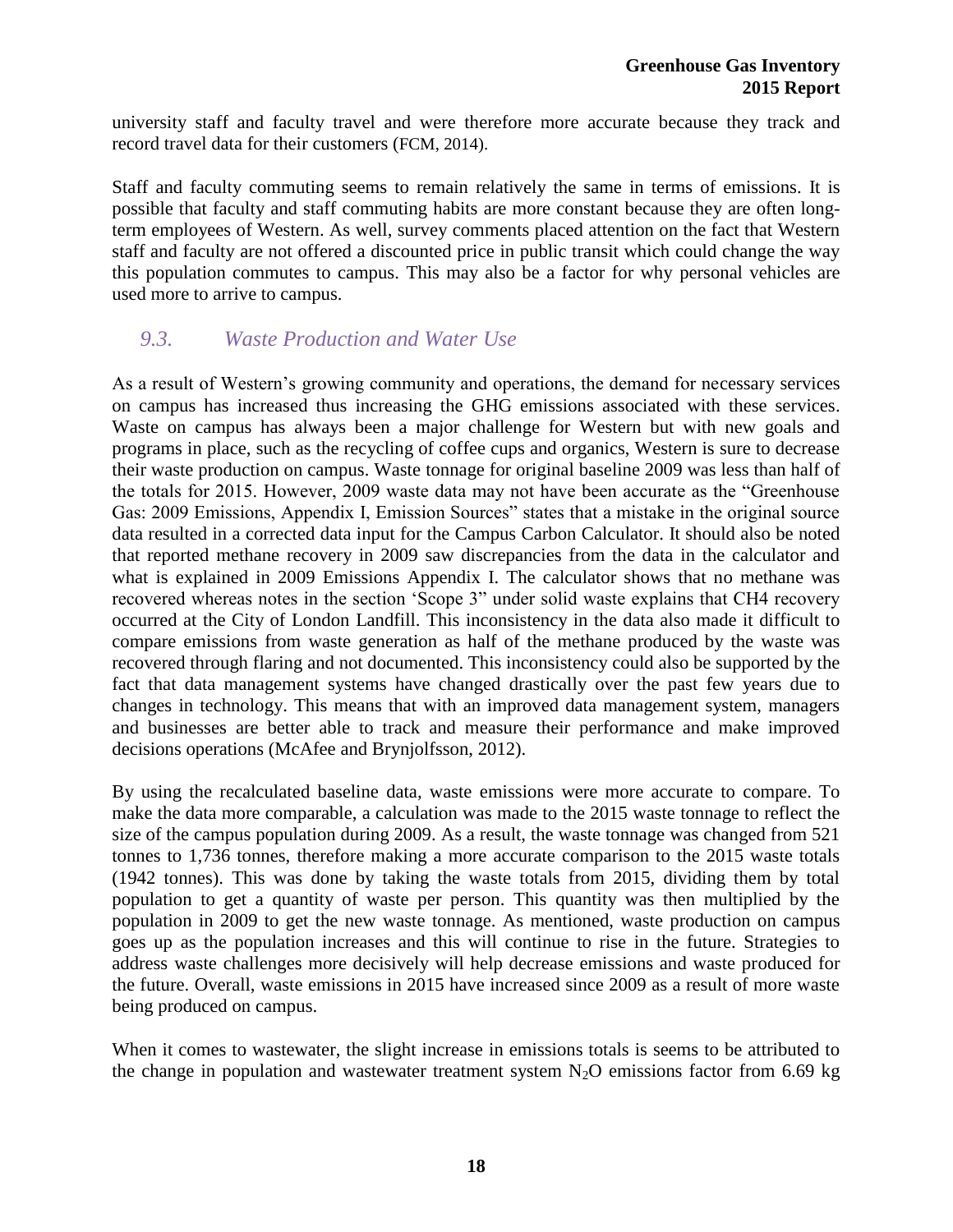$N_2O/p$ erson per year in 2009 to 9.43 kg  $N_2O/p$ erson per year. Both references for emissions factors came from the Canadian National Inventory Report's for 2008 and 2012, respectively.

### *9.4. Paper and Green Certificates*

While there were many notable increases in emissions for source categories over the years, there are also some areas that saw a decrease. For instance, paper purchasing emissions for 2015 decreased by almost 53% since 2009. Not only is this a result of less paper being purchased across campus, but also less paper being purchased at only 0% recycled material.

| 2009 and 2015 Paper Purchasing Comparison |          |                        |                       |
|-------------------------------------------|----------|------------------------|-----------------------|
| 2009                                      |          | 2015                   |                       |
| % Recycled                                | Total kg | % Recycled             | Total kg              |
| 0%                                        | 217, 724 | 0%                     | 123,069               |
| 30%                                       |          | 30%                    | 3, 216                |
| 50%                                       |          | 50%                    | $\mathcal{D}_{\cdot}$ |
| 75%                                       |          | 75%                    | $\mathbf{\Omega}$     |
| 100%                                      |          | 100%                   | 125                   |
| <b>Total Emissions</b>                    | 619.44   | <b>Total Emissions</b> | 380                   |

#### <span id="page-24-1"></span>*Table 9. Comparison of 2009 and 2015 Paper Purchased by Percent Recycled Content*

The 2015 GHG inventory included an emissions reduction from the purchasing of Green Power Certificates. Purchased certificates secured Western 2,316,000 kWh and saved them 92.7 tonnes of  $CO<sub>2</sub>e$  for the 2015 year. This opportunity to lower emissions was not explored during 2009 and therefore is not present in the results. Western should continue to explore the option of purchasing green energy credits for the future to help reduce emissions created at campus.

Overall, Western's 2015 emissions were 7.2% lower than 2009. However, most source categories saw an increase in emissions. The reduction from 2009 is reflective of Ontario's decision to eliminate coal as a source of electricity generation which drastically changed the amount of emissions created for this category. Nonetheless, Western's efforts to keep their emissions relatively stable while the campus continues to grow is a great achievement.

## <span id="page-24-0"></span>**10. Recommendations**

Despite some minor discrepancies between 2009 and 2015 GHG inventory data, it would seem that Western is becoming more transparent and more accurate in the emissions data reporting. There are many initiatives that Western has done to reduce, not only their emissions over the years, but also their impact on the natural environment. These includes the achievement of LEED certification in 9 buildings on campus, installation of energy meters, the energy dashboard and water meters, the creation of important systems such as the energy dashboard and management system as well as pursuing energy conservation projects (sustainability.uwo.ca). While these initiatives have allowed Western to reduce their emissions and environmental impact over the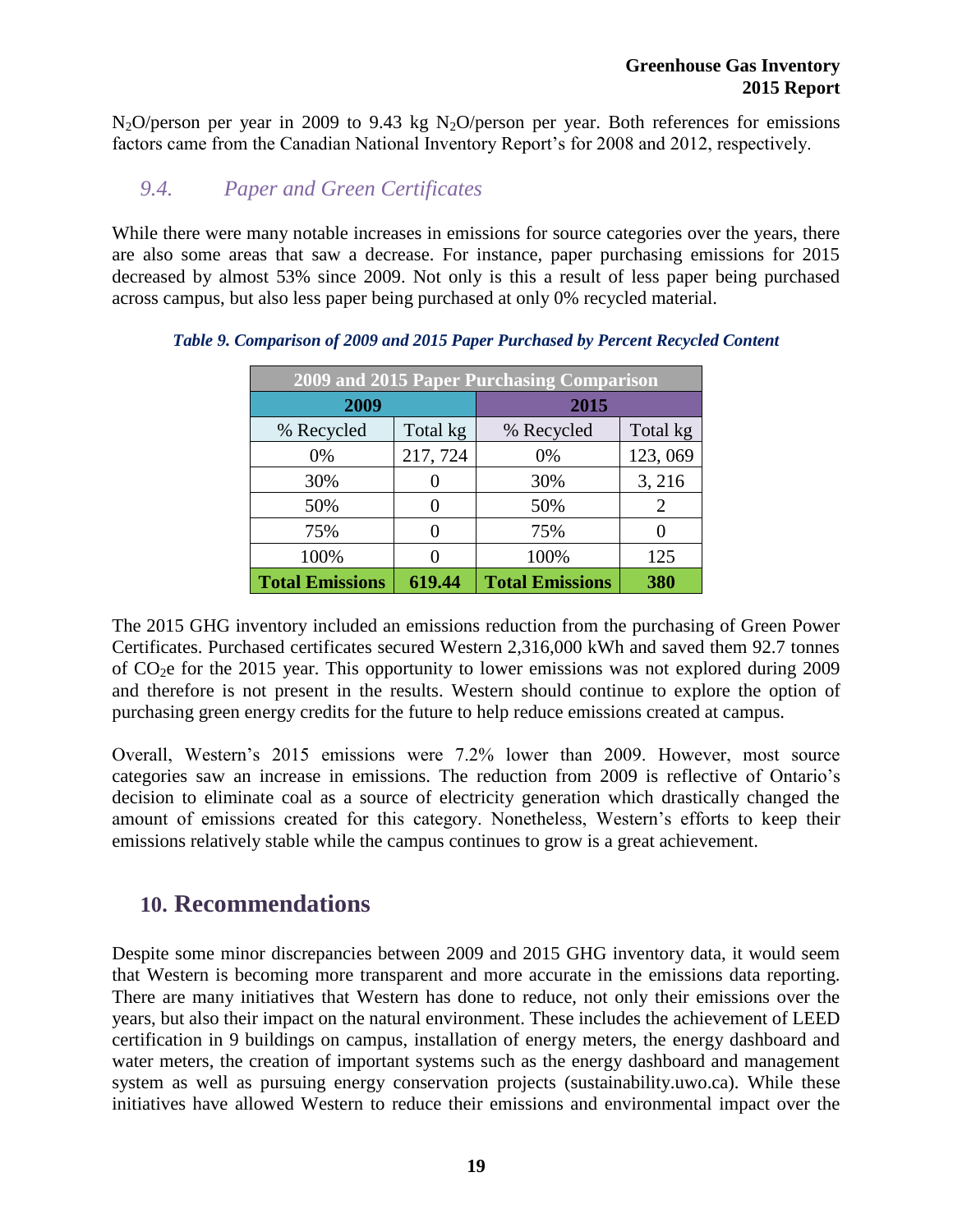years, there are still many programs and initiatives to be explored to help accelerate these reductions.

The following are recommendations based on the 2015 Greenhouse Gas Inventory Emissions results and the data collection and processing procedures of the project. These recommendations are made with the intention to help Western understand their emission sources better and to meet mandatory requirements for compliance purposes.

#### *10.1. The Inventory Process*

#### 10.1.1. Creation of a Western Greenhouse Gas Data Collection System

This GHG Inventory project could benefit from the creation of a Western wide GHG inventory collection system. The creation of a standard data storing and report procedure for emission sources would greatly increase the rate at which the inventory can be completed as well as the accuracy of the data being used for quantification. One of the main challenges for the inventory was collecting accurate and pertinent data for each source category, specifically for Source 3 emissions. Therefore, having an integrative system in place where information pertaining to each source category can be input into a single, GHG database. Not only will this make data collection more efficient but also could be used for long-term information storing and comparison of numbers annually. This system would allow the managers or staff involved in the source category data to input the key information for the inventory and could eliminate wait times in data collection.

#### 10.1.2. Creation of a Western Specific Carbon Calculator for Scope 1, 2 and 3 Emissions

With the new Ontario Climate Change Action plan, emissions reporting and reduction strategies are only going to increase in the future. Western will be reporting on their greenhouse gas emissions for years to come and creating a unified and Western specific carbon calculator will be beneficial for the GHG Inventory Process. The Campus Carbon Calculator that is being used for current emissions quantification is useful but was found to have some limitations. Not only was it created by a United States company, but its Canadian version has not been properly updated since 2012. As well, the spreadsheet information used to quantify the emissions is limited to large, metropolitan areas and therefore is not current to the City of London. The creation of a Western specific GHG calculator would eliminate uncertain information sources for emissions factors and ensure that data reported is as accurate as possible because thorough examination of these sources would be conducted by Western staff, specifically, and not be entrusted to a third party organization. This unique calculator would also eliminate inconsistent data for future comparisons as all information for calculations could be updated years if necessary. This would also help drastic data changes to be justified.

#### 10.1.3. Create a Greenhouse Gas Inventory Committee

The process of creating a greenhouse gas inventory at Western could be a lot easier if conversation around source emissions and solutions for minimizing them could be facilitated. The creation of a greenhouse gas inventory committee could allow for a better understanding of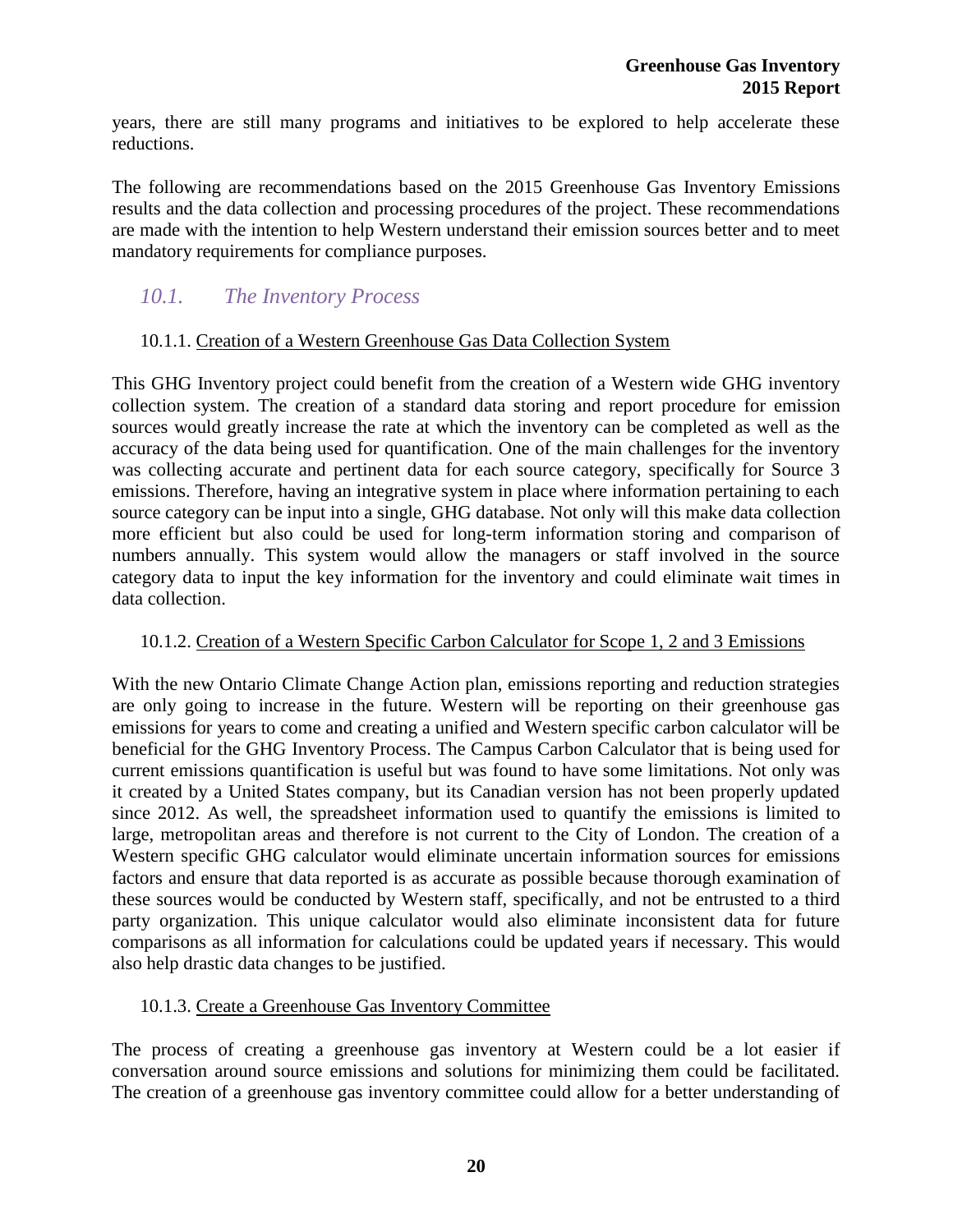where departments stand in terms of the goals and objectives in order to better address emission values in these areas. This opportunity may allow for open communications of emissions in operations are campus and could facilitate a discussion around carbon emissions reduction strategies for the future. It is recommended that this idea be brought to the attention of the President's Advisory Council on Environment and Sustainability (PACES) in order to explore the feasibility of this committee in the future.

#### *10.2. Energy*

By far, stationary combustion is the largest source of carbon emissions for Western University. It accounted for 57% of the total emissions for the 2015 year. Natural gas combustion and electricity use has increased since 2009 as a result of the Western's growth in both population and building space. As well, Western is a research intensive educational institution and runs a lot of important research equipment that consumes large amounts of energy and is often not energy efficient. For these reasons, energy consumption remains high here at Western. Growth at Western is expected to continue as educational programs, research opportunities and operations expand. Therefore, to reduce energy emissions it is vital to conserve energy here at Western. The follow are recommendations to conserve energy.

#### 10.2.1. Continued Investment in Long-Term Energy Conservation Projects

Over the past few years, Western has invested in a variety of energy conservation projects that have been successful in reducing environmental impact and economic cost. Therefore, it is recommended that Western continue to pursue energy conservation projects to help reduce energy consumption on campus. These could include continued efforts to retrofit buildings with more energy efficient technologies such as LED lighting and light sensors, continued efforts to pursue LEED certification in new building projects and upgrading inefficient equipment on campus. These types of projects would be beneficial in helping Western reduce their energy consumption and consequently their emissions. For instance, LED lighting has the potential to save as much as 75% of energy compared to a standard incandescent light bulb and emits less heat than both an incandescent and compact fluorescent light bulb (IESO, 2016). Therefore, pursuit of these projects has the potential to save Western energy in the long-term. While some projects could be costly to implement, there are many opportunities offered by London Hydro and government assistance programs that help support important projects for energy conservation. These energy assistance programs should be pursued to help alleviate economic cost of projects.

As well, to assist in this initiative it is recommended that research be conducted on energy conservation initiatives occurring in universities around the world, not just in Canada, to explore unique opportunities for reducing energy consumption. This would allow for a better understanding of energy consumption challenges faced in educational institutions across the world and may lead to great ideas for conserving energy.

#### 10.2.2. Increased Purchasing of Green Energy Credits and Carbon Offsets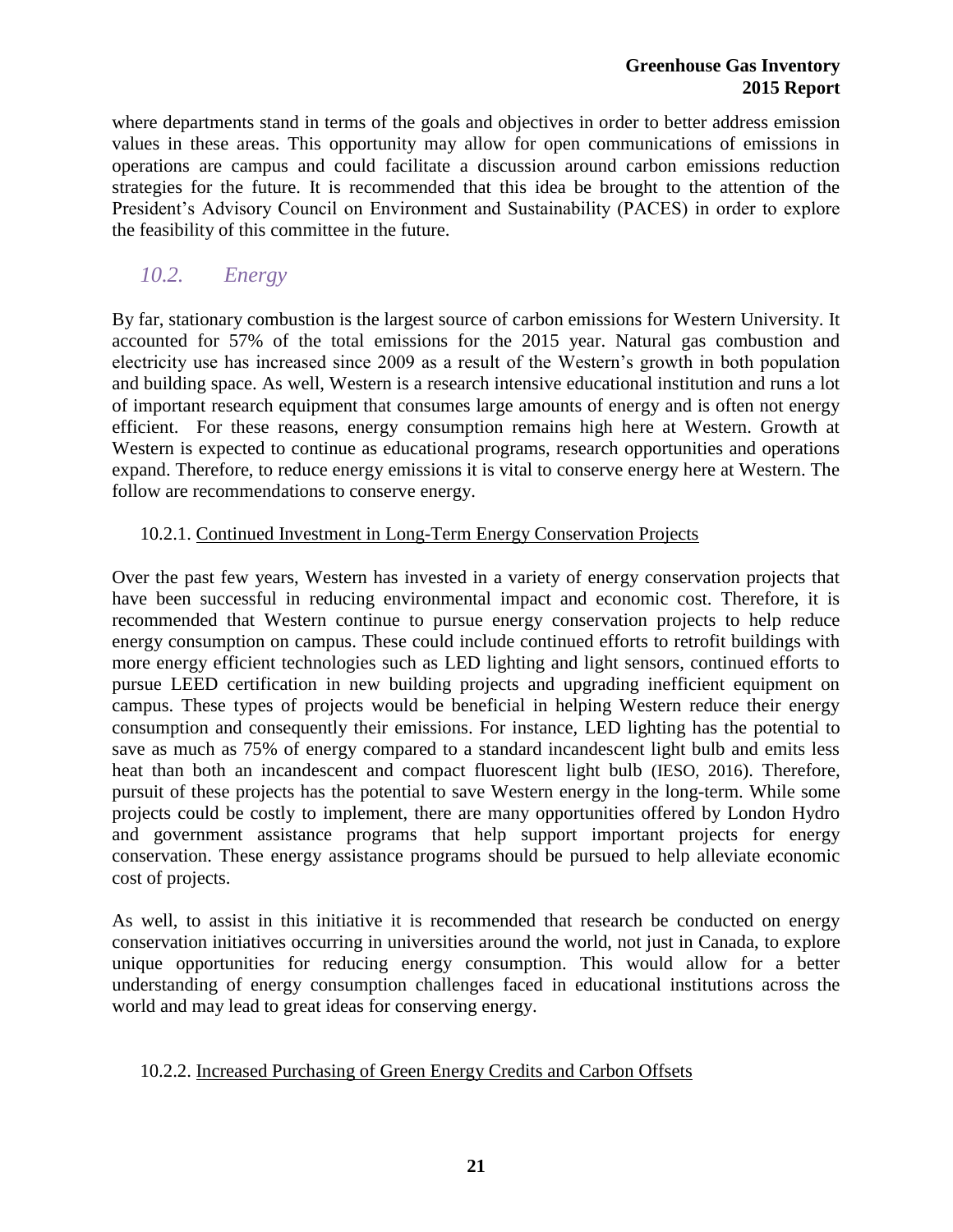In 2015, over 9 million kWh of renewable energy credits were purchased that offset Western's carbon emissions by 92 tonnes of  $CO<sub>2</sub>e$ . This may seem small but every ton of emissions saved is a positive impact on total greenhouse emissions and environmental impact. Electricity generation is one of the largest sources of GHG emissions and purchasing renewable energy credits (RECs) can help offset Westerns emissions (Suzuki, 2016). While the elimination of coal has already seen a large reduction in GHG emissions attributed to electricity generation, purchasing these offsets will improve this reduction in the short-term. Not only does this offer opportunities to Western but it also offers support to renewable energy producers and provides financial incentive for developers to create more opportunities for renewable energy generation projects (Suzuki, 2016). It should be noted that this is not a long-term solution to energy consumption patterns and trends and is not counted in the emissions that are reported to the provincial and federal governments.

10.2.3. Invest in Renewable Energy Technology for Electricity Generation and Energy Conservation

The production of energy on campus using renewable resources would be highly beneficial to Western University. Across Ontario, 10 university campuses have installed renewable energy technology such as solar, geothermal, wind and hydroelectric (COU, 2009). Of these 10 campuses, 5 of them reported that between 1% and 10% of their energy comes from their renewable energy source and one campus reported that 31%-40% of their energy is derived from these sources (COU, 2009). As a large educational institution with high energy consumption, Western has the potential to invest in renewable energy technology and follow those campuses that are using this technology to reduce their electricity purchases and consequently, their emissions. It is recommended that Western create a feasibility study to invest in renewable energy technology for the purpose of electricity generation and energy conservation. For instance, a full case study should be done that outlines potential government incentives and the business case in order to present all options to explore the feasibility and benefits of this project.

#### *10.3. Transportation, Travel and Commuting*

When combined, transportation, travel and commuting emissions were these second largest emission sources in 2015, accounting for 31% of total emissions. This includes campus fleet, out-sourced travel, student, staff and faculty commuting and study-abroad travel (Table 10). As a result, addressing the transportation, travel and commuting habits of Western's community is necessary to reduce emission from these sources.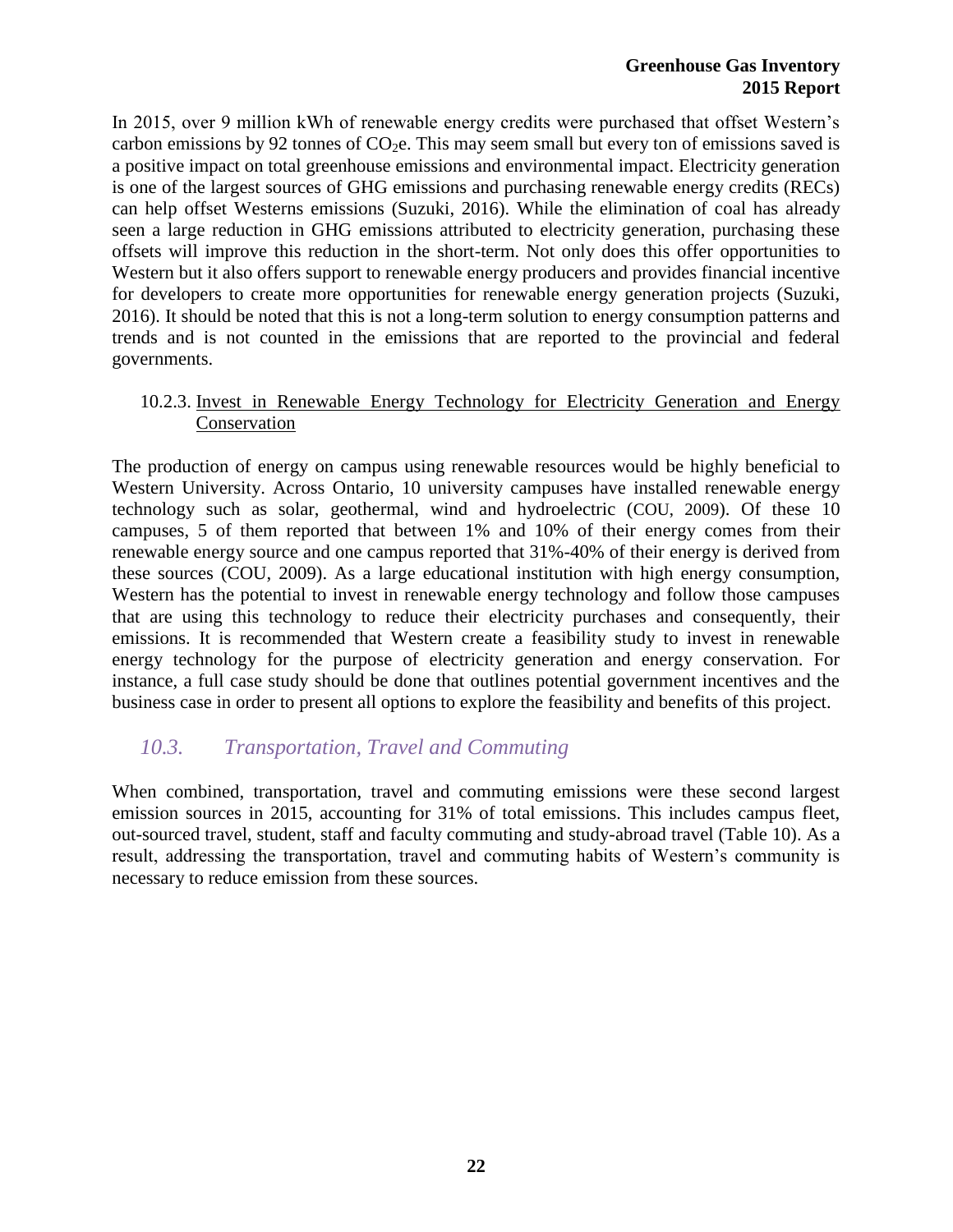| <b>Travel, Transportation and Commuting</b> |                       |  |  |
|---------------------------------------------|-----------------------|--|--|
| <b>Source Category</b>                      | <b>Tonnes of CO2e</b> |  |  |
| Direct transportation                       | 529.6                 |  |  |
| Staff/faculty commuting                     | 2846.36               |  |  |
| <b>Student Commuting</b>                    | 14410.7               |  |  |
| Directly financed air-travel                | 4975.7                |  |  |
| Other directly financed travel              | 12.7                  |  |  |
| Study abroad travel                         | 5316.1                |  |  |
| <b>Total Travelling Emissions</b>           | 28091.16              |  |  |
| <b>TOTAL 2015 EMISSIONS</b>                 | 90209.493             |  |  |
| <b>Percent of Total Emissions</b>           | 31%                   |  |  |

#### <span id="page-28-0"></span>*Table 10. Total Emissions from Travel, Transportation and Commuting by Source Category*

#### 10.3.1. Improve Systems for Collection Study-Abroad and International Student Travel Data

Study-abroad travel contributed 6 % of the  $CO<sub>2</sub>e$  emissions in the 2015 inventory. This is a noteworthy source of GHG emissions that needs to be explored for future inventories. As mentioned, a significant portion of the international student travel data was unusable as a result of travel destinations not being recorded properly. This unusable information would have increased the amount of kilometres being travelled and therefore gave a better representation of travel abroad emissions. To address this data limitation, efforts to improve the international student travel data collection system for programs such as the "Safety Away Database" should be pursued. To gather more accurate information mandatory input of the city that the student is travelling to should be implemented. This would result in more accurate travel data for the GHG inventory and would allow Western International to benchmark and record trends or destination "hotspots" for international travel programs. It is also highly recommended that study-abroad travel is included in future GHG inventories for a more holistic understanding of Western emissions from all possible sources.

#### 10.3.2. Offer Discounted Bus Pass Rates to Staff and Faculty

Staff and faculty working at the university are often long-term employees that come to campus every day to make a living. It was found that 66% of the staff and faculty are using personal vehicles to get to and from campus and only 12% are taking the bus Table 11. If Western was to offer a discounted bus pass rate, it may persuade staff and faculty who currently drive to campus to start taking the bus to campus, especially for those who live within 10 kilometres from the campus. Therefore, it is recommended that Western pilot the discounted bus pass rate for a year to assess the interest in using this alternative transportation program. Benefits to offering this program could include a reduction in the cars near the university during rush house traffic, a reduction in GHG emissions annually attributed to commuting habits and a reduced demand on the parking services from staff and faculty.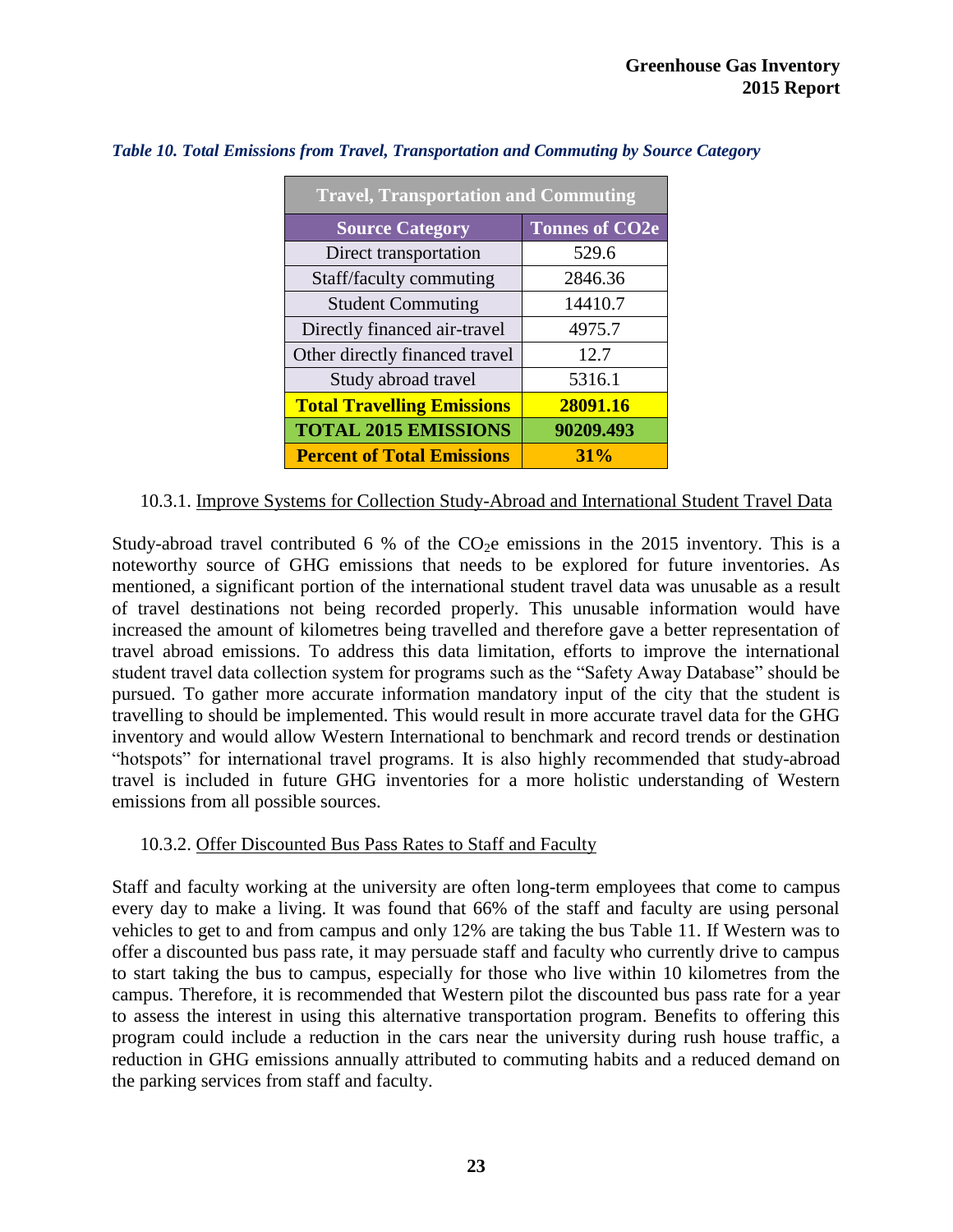<span id="page-29-0"></span>

| <b>Summary Chart of Staff/faculty Commuting</b> |                    |                   |            |  |
|-------------------------------------------------|--------------------|-------------------|------------|--|
| <b>Method of Transportation</b>                 | # of staff/faculty | <b>Average km</b> | % of total |  |
| Drive a vehicle                                 | 1582               | 15.22647          | 66.58249   |  |
| Carpool                                         | 68                 | 10.36765          | 2.861953   |  |
| Average km for vehicle (GHG Calculator)         |                    | 12.79706          | N/A        |  |
| Take a bus                                      | 286                | 6.108014          | 12.03704   |  |
| Ride a bike                                     | 214                | 4.948837          | 9.006734   |  |
| Walk or jog                                     | 191                | 3.085492          | 8.038721   |  |
| Live on campus                                  | 8                  | 8                 | 0.3367     |  |
| Other                                           | 27                 | 30.833            | 1.136364   |  |
| <b>Total</b>                                    | 2376               | 11.4208154        | <b>100</b> |  |

|  |  |  |  | Table 11. Summary of Staff and Faculty Commuting by Method of Transportation |
|--|--|--|--|------------------------------------------------------------------------------|
|--|--|--|--|------------------------------------------------------------------------------|

#### 10.3.3. Promote, Encourage and Motivate Others to Carpool

Carpooling could significantly reduce the numbers of cars coming onto campus daily. It was found that only 3% of both faculty and staff and students took advantage of carpooling in 2015. This presents an opportunity for Western to encourage carpooling has an alternative to commuting. While carpooling information is included on all Wester Green Boards around campus, there is more that could be done to encourage this commuting practice. For instance, Western could create some sort of benefit program to those who choose to commute with 1 or more people. These could include preferred parking spots, discounts on parking passes and gas mileage incentives.

Furthermore, the use of a rideshare matching app for staff, faculty and students would allow those looking for carpooling opportunities to find what best works for them. The Comovee App is fully customizable software that helps businesses promote carpooling. A program similar to this could be developed and used across Western to promote more carpooling (Sysware GMBH, 2016). It is recommended that options such as using a rideshare matching app be explored for motivating carpooling as an alternative form of commuting to and from campus.

#### 10.3.4. Further Conduct a Study on Student Commuting Habits

A noteworthy result of the 2015 GHG inventory was student commuting habits. Accounting for 14410.7 tonnes of CO2e of the total emissions, student commuting habits have increased by 17% since 2009. Specifically, personal vehicle travel has increased quite significantly. In 2009, student reported travelling 3 kilometres to campus on average. In 2015, the average kilometres travelled by students in a personal vehicle were 8.3 times higher, equaling to 24.5 kilometres. It was found that some students were travelling from cities such as Toronto meaning they would drive as much as 200 kilometres to get to campus daily for classes. While speculation can be made for reasons behind students commuting in from outside cities, it would be beneficial for Western to truly understand this change in commuting habits. An investigation into the reason behind this could lead to be a better understanding of how to address reducing the emissions from this source category. It is suggested that Western conduct another survey in order to gather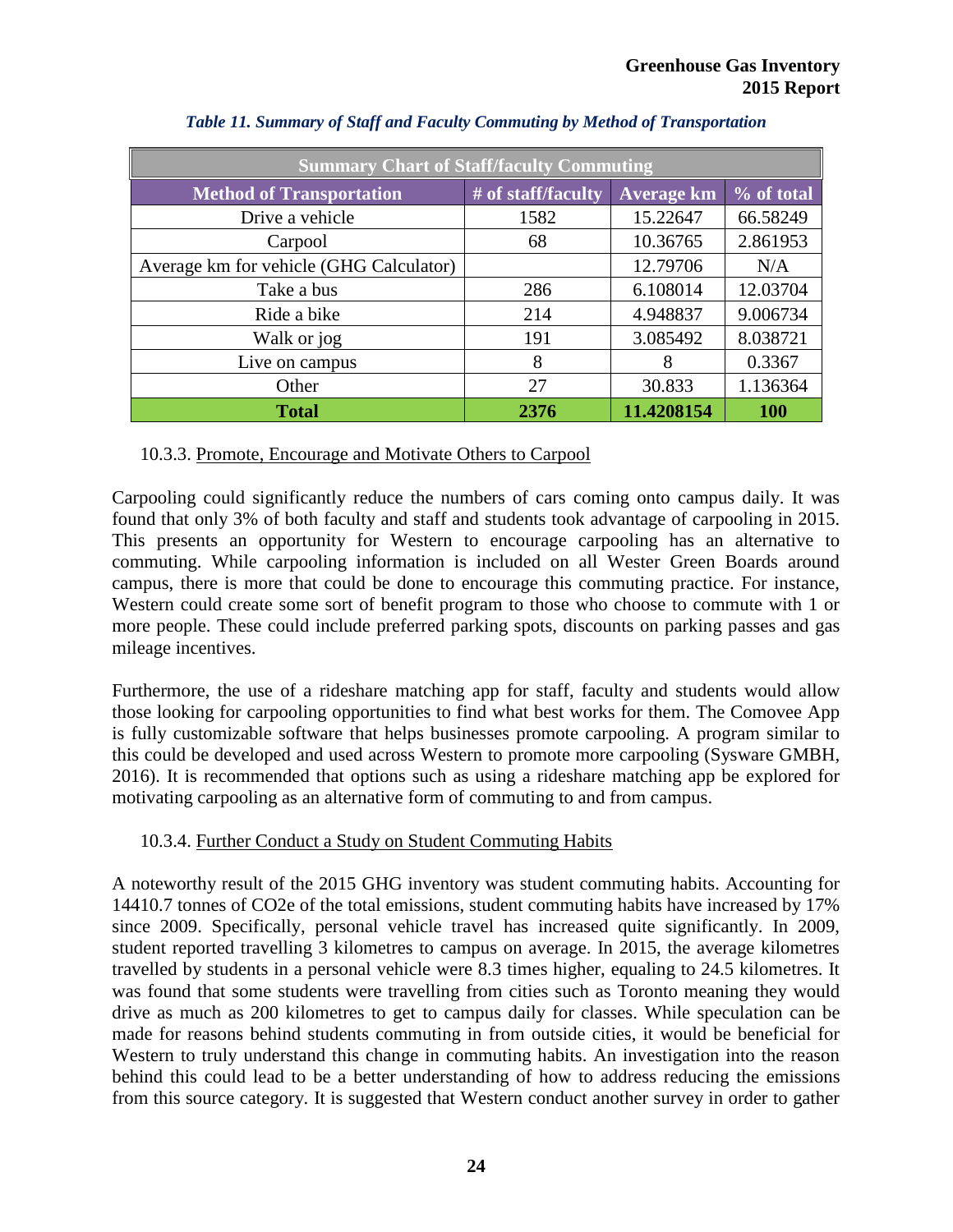#### **Greenhouse Gas Inventory 2015 Report**

information on reasons why more students seem to be commuting to campus from outside of the city. This will allow Western to address these emissions properly and give an insight into why students choose to commute rather than live in London. A complete breakdown of student commuting by travel method is displayed in Table 12.

<span id="page-30-0"></span>

| <b>Summary of Commuting Data</b>              |               |                   |             |
|-----------------------------------------------|---------------|-------------------|-------------|
| <b>Method of Travel</b>                       | # of Students | <b>Average KM</b> | % of Total  |
| Drive a vehicle                               | 671           | 18.02980626       | 19.75853946 |
| Carpool                                       | 92            | 31.14673913       | 2.709069494 |
| Personal Vehicle Average (For GHG Calculator) |               | 24.58827269       |             |
| Take the bus                                  | 1526          | 6.351245085       | 44.9352179  |
| Bike                                          | 571           | 3.295096322       | 16.8138987  |
| Walk or Jog                                   | 147           | 4.166666667       | 4.328621908 |
| Live on campus                                | 352           |                   | 10.36513545 |
| Other                                         | 37            | 9.202702703       | 1.089517079 |
| <b>Total</b>                                  | 3396          | 10.31317945       | <b>100</b>  |

*Table 12. Summary of Student Commuting Data by Method of Transportation*

#### 10.3.5. Encourage and Invest in Telecommunications Technology

Where possible, alternatives to travelling should be encouraged through the use of telecommunication technology. Advancements in technology are allowing businesses and educational institutions to expand their operations and enhance their global communication. By offering more opportunities via telecommunications, Western may be able to reduce their emissions from travelling in a few source categories such as directly financed air-travel, other directly financed travel and student commuting. It is recommended that Western offer more online-learning opportunities. This has the potential to reduce the number of students commuting from cities outside of London who has no other option but to live at home. Some benefits of online-learning include: continuous access to multimedia learning experiences and tools, increased communications between the student and the professor and cost-effective solutions to scheduling issues and building space for holding exams and lectures (Mammani, 2015). This would also allow Western to expand their provincial and continental partnership with other universities by being able to offer important or specialized classes in collaboration with programs.

It is also suggested that telecommunications be encouraged when conducting meetings with external stakeholders. Technologies such as Webinars, Skype, and video and phone conferencing should be used where possible as alternatives for travelling to meet with external partners and stakeholders. This could reduce the amount of emissions from directly financed travel by air and train. Opportunities for telecommunications present itself for follow-up meetings, check-ins and updates on projects and AGMs for organizations that staff and faculty are involved in that directly relate to their work.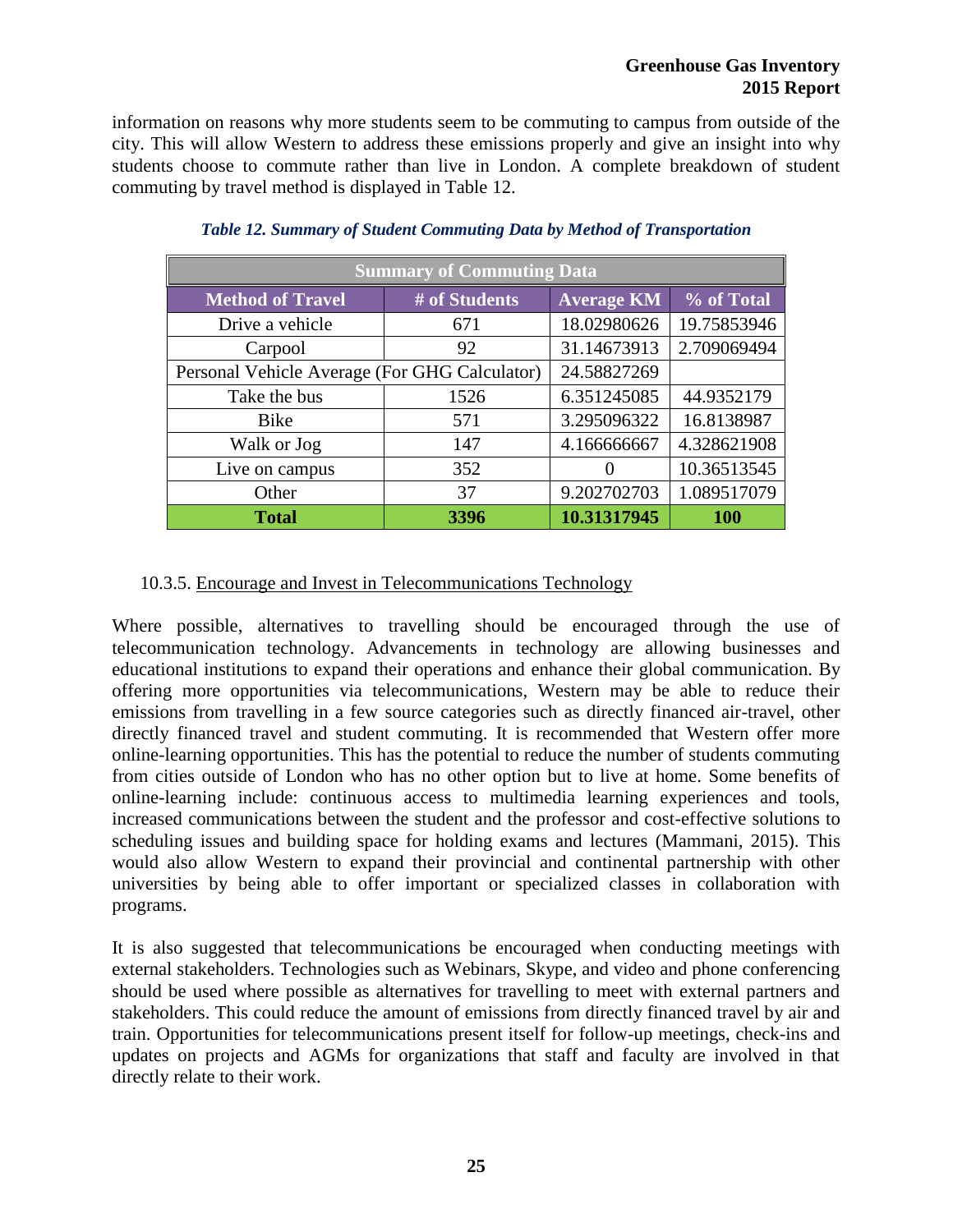#### *10.4. Waste*

One of the main sustainability goals of Western is to become Zero-Waste by 2022. This ultimately means diverting at least 90% of the waste produced on campus from going to landfill, whether that be through reducing, reusing or recycling programs. Working towards this goal is beneficial for Western for both their sustainability goal and for reducing GHG emissions associated with waste production.

#### 10.4.1. Expand Organics Program on Campus

According to the 2016 Waste Audit results, 64% of what were are sending to landfill could actually be diverted through recycling programs. Of the 64% of recycling going to landfill, 58% is comprised of organics. Organics is by far Westerns biggest waste challenge. Addressing how to eliminate organics from going into the waste stream will reduce the amount of waste being sent to landfill and therefore the emission associated with this. Expanding the program to reach across campus would greatly increase the chance of food scraps and organics being sent to the composting programs as opposed to landfill. Expanding the organics program also presents opportunities to explore the feasibility of a small composting operation here at Western. On-site composting occurs at many schools across Canada such as University of British Columbia, University of Victoria and Queens, and McGill (Gray and Boyd, 2013). These universities use a variety of composting programs such as vermi-composting, outdoor composters (backyard style) and Earth Tubs. Noting the feasibility of these operations in other universities across Canada, it is recommended that Western conduct a feasibility study for on-site composting opportunities. Incorporating on-campus composting into Western operations is also beneficial for the purpose of the GHG inventory. In fact, under Scope 3 emissions on-campus composting is counted as a carbon offset. Therefore, composting on campus will lead to a carbon reduction through the offsets and from a reduction in waste going to landfill.

#### 10.4.2. Move from Two-Stream Recycling System to Single- Stream Recycling

Currently at Western general recycling is separated into two-streams: paper and containers. The separation of recycling into these streams is often found to confuse students and deter them from separating their waste properly. Students come from different municipalities all over the country and internationally that have differing recycling facilities than found here in London, Ontario. Moving from two-stream recycling to single-stream on campus would be easier for those at Western to make the decision to recycle. A study conducted by Waste Diversion Ontario noted that single stream recycling has the potential for increased program participation and increase diversion rates whereas two-stream recycling may seem less convenient to the average participant and lead to lower diversion rates (Niagara Region, 2013). Therefore in a place where the largest portion of the population is comprised of busy and fast paced individuals, single stream recycling seems to be the more efficient option for recycling. This move has the potential to increase diversion and participation rates and decrease the amount of waste being sent to landfill. Thus, it is highly suggested that Western explore the option of switching to singlestream, recycling campus wide to help meet sustainability goals and reduce landfilled waste on campus.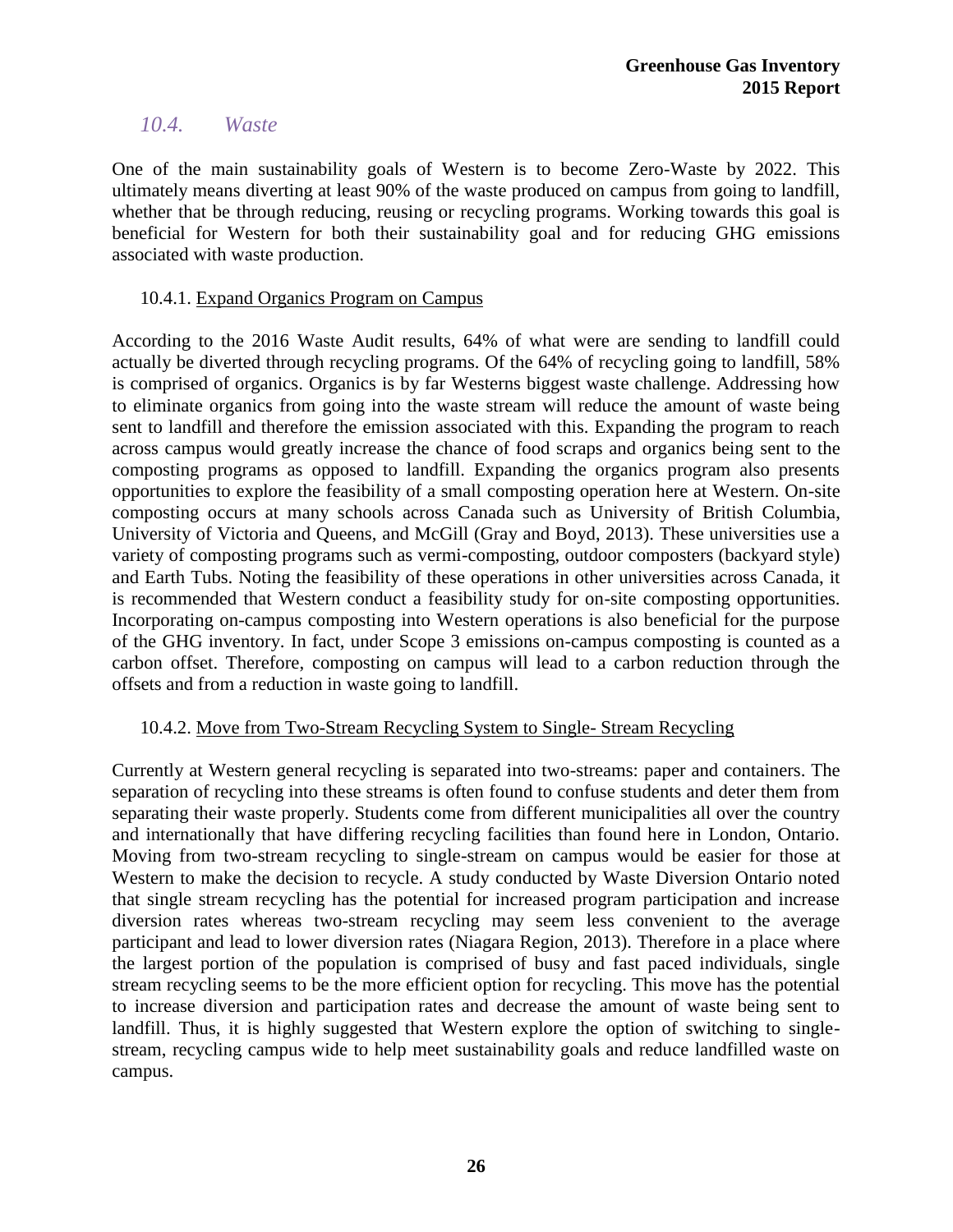#### *10.5. Purchasing and Supply Chain*

#### 10.5.1. Establish Sustainability Expectations for Purchasing and Supply Chains

Western should work with suppliers to find ways to be more sustainable by establishing sustainability expectations for supply chains. This could include establishing codes of conduct to manage expectations for both suppliers and customers. These codes of conduct with a supplier could address issues such as material toxicity and chemicals, raw material use, greenhouse gas emissions, energy use, recyclability of the materials, product packing in shipping, air pollution, biodiversity and water use of all products purchased (UN Global Compact Office, 2010). This code of conduct could lead to better relationships between Western and supply chains and increase the responsibility suppliers have over the products purchased for Western. Establishing expectations would allow Western to fully understand the environmental impact of products. Being more aware of carbon emissions associated with certain products would allow Western to explore more sustainable options for the GHG reporting.

## <span id="page-32-0"></span>**11. Conclusion**

The previous recommendations are at Western's discretion to pursue for reducing greenhouse gas emissions on campus. It should be noted that many of the recommendations have been made based on an amalgamation of the 2015 GHG Inventory results and observed trends in data between 2009 and 2015 totals. A few of the recommendations address opportunities for Western to pursue pilot projects or long-term programs to reduce emissions over time and should be explored in the next few years. Overall, Western will continue to grow as an institution and should address emission sources and how to reduce them in order to reduce their overall carbon impact.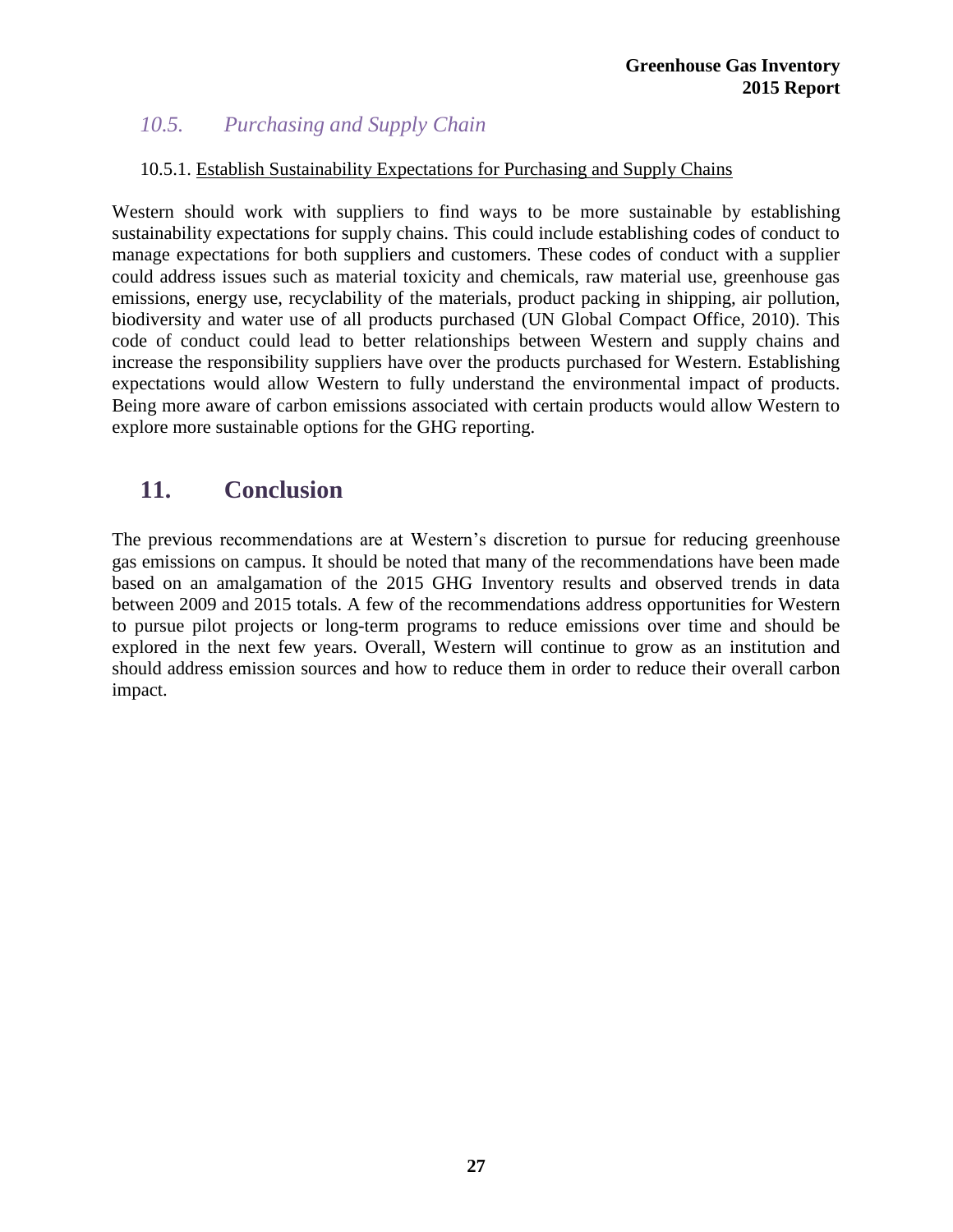## <span id="page-33-0"></span>**References**

- Council of Ontario Universities [COU].(2009). *Ontario Universities: Going greener*. Retrieved from: [http://cou.on.ca/wp-content/uploads/2015/07/COU-Going-Greener-Report-](http://cou.on.ca/wp-content/uploads/2015/07/COU-Going-Greener-Report-2009.pdf)[2009.pdf](http://cou.on.ca/wp-content/uploads/2015/07/COU-Going-Greener-Report-2009.pdf)
- David Suzuki Foundation [DSF]. (2016). "Renewable-energy certificates (RECs). Retrieved from: [http://www.davidsuzuki.org/issues/climate-change/science/energy/renewable](http://www.davidsuzuki.org/issues/climate-change/science/energy/renewable-energy-certificates-recs/)[energy-certificates-recs/](http://www.davidsuzuki.org/issues/climate-change/science/energy/renewable-energy-certificates-recs/)
- Environment and Climate Change Canada [ECCC]. (2016). "Ozone-depleting substances." Retrieved from:<https://www.ec.gc.ca/ozone/default.asp?lang=En&n=D57A0006->
- Environment Canada. (2010). Technical Guidance on Reporting Greenhouse Gas Emissions. Retrieved from http://www.ec.gc.ca/Publications/default.asp?lang=En&xml=0BB4FABF-829B-41D8- B9F0-BC689637D068
- FCM Travel Solution [FCM]. (2014). "FCm's Travel reporting moves ot the cloud for big data analytics." [http://www.fcm.travel/press-releases/fcms-travel-reporting-moves-cloud-big](http://www.fcm.travel/press-releases/fcms-travel-reporting-moves-cloud-big-data-analytics)[data-analytics\)](http://www.fcm.travel/press-releases/fcms-travel-reporting-moves-cloud-big-data-analytics).
- Gray, P., and Boyd, K. (2013). *Composting on Campus.* Retrieved from: [https://www.tru.ca/\\_\\_shared/assets/compostingontrucampus30334.pdf\)](https://www.tru.ca/__shared/assets/compostingontrucampus30334.pdf).
- Greenhouse Gas Protocol. (2012). "Calculation Tools: FAQ." Retrieved from: <http://www.ghgprotocol.org/calculation-tools/faq>
- Hughes, H. (2016). "University signs onto Paris Pledge." Retrieved from: [http://news.westernu.ca/2016/04/university-signs-onto-paris-pledge/\)](http://news.westernu.ca/2016/04/university-signs-onto-paris-pledge/)
- Hsieh, E. (2014). "Stay home or go to school?" Retrieved from: [http://www.theglobeandmail.com/news/national/education/stay-home-or-go-away-to](http://www.theglobeandmail.com/news/national/education/stay-home-or-go-away-to-school/article21190004/)[school/article21190004/](http://www.theglobeandmail.com/news/national/education/stay-home-or-go-away-to-school/article21190004/)
- Independent Electricity System Operator [IESO].(2016). *Saving energy is always a bright idea.*  Retrieved from: [https://saveonenergy.ca/Business/Program-Overviews/Lighting-](https://saveonenergy.ca/Business/Program-Overviews/Lighting-Incentives/documents/LED-Lighting-Brochure.aspx)[Incentives/documents/LED-Lighting-Brochure.aspx](https://saveonenergy.ca/Business/Program-Overviews/Lighting-Incentives/documents/LED-Lighting-Brochure.aspx)
- McAfee, A., and Brynjolsson, E. (2012). "Big Data: the Management Revolution." Retrieved from:<https://hbr.org/2012/10/big-data-the-management-revolution>
- Mammani, B. (2015). The Mode of 2G Mobile Telecommunication Technology in Educational Learning Systems. Retrieved from: [http://worldwidejournals.in/ojs/index.php/gjra/article/viewFile/7341/7393\)](http://worldwidejournals.in/ojs/index.php/gjra/article/viewFile/7341/7393).